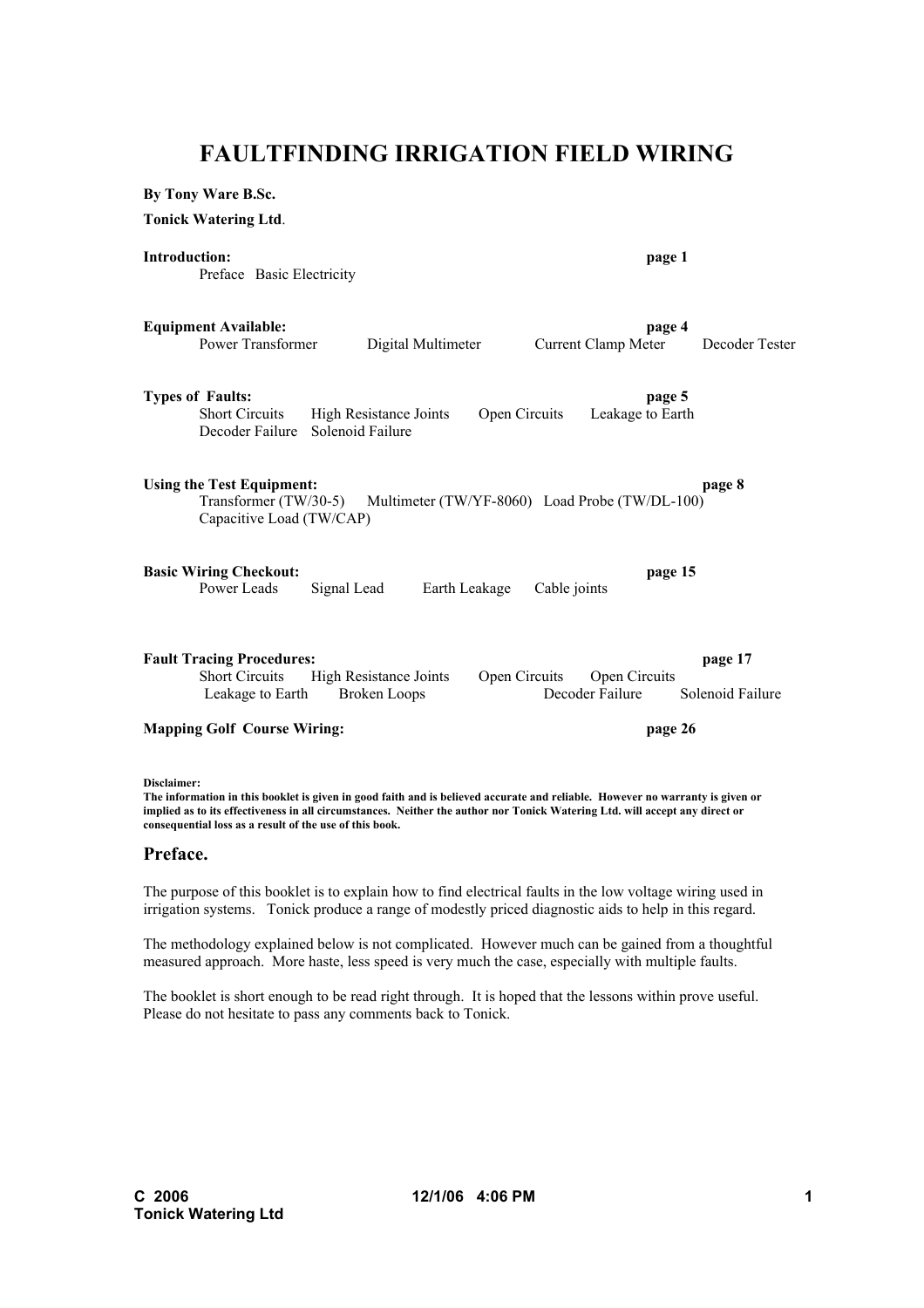# **Basic Electricity.**

The measurement of electrical 'pressure' (think of water pressure) is in Volts, usually abbreviated as 'V'. e.g. 30V is thirty volts.

The measurement of electrical current (think of water flow) is in Amps or sometimes milliamps ( 1/1000 Amp), usually abbreviated to 'A' or 'mA'. e.g. 100mA is one hundred milliamps (=100/1000 Amps) = 0.1A, which is nought point one of an Amp.

The measurement of the resistance to current (flow) for a given voltage (pressure) is in ohms. Think of a narrow bore pipe resisting water flow at a given pressure compared to a wide bore pipe with the same pressure behind it. That is the narrow bore pipe has a higher resistance. Ohms are abbreviated to the Greek letter Omega and written  $\Omega$  e.g. 100 $\Omega$  is one hundred ohms.

There are two main types of voltage which produce correspondingly two types of current. A DC or Direct Current which is steady, remaining at one value all the time. An AC or Alternating Current on the other hand fluctuates regularly from positive to negative and back again, in our case 50 times a second or 50Hz pronounced fifty hertz. The waveshape of the alternating current is called a sine wave and has the shape drawn in figure 1.

$$
f := 50 \text{ Hz} \qquad I_{pk} := 300 \cdot 10^{-3} \text{ amp} \qquad t := 0, 0.1 \cdot 10^{-3} \text{ ... } 100 \cdot 10^{-3} \qquad I(t) := I_{pk} \cdot \sin(2 \cdot \pi \cdot f \cdot t)
$$



Common usage is to refer to a DC voltage or an AC voltage. The AC voltage will have the same shape as the current just illustrated but will of course have the units of Volts. The AC voltage measured corresponds to the heating power of the voltage. For example, your kettle would boil in the same time whether you connected it to the mains (240V AC) or to 20 series connected 12V car batteries (20 X 12 = 240V DC). The peak value of the 240V AC mains is as high as plus or minus 340V, however it just doesn't stay there for long.

The flow of current is limited by the resistance of the circuit (i.e. cable). The higher the resistance the lower the flow of current for a particular voltage impressed. A simple law called Ohm's Law relate the entities.

 $V = I \times R$  ( V equals I times R) Where: V is volts, I is current in amps and R is resistance in Ohms

Using Algebra, also  $I = V / R$  and  $R = V / I$  I equals V divided by R etc.)

e.g. Putting 30V across  $10\Omega$  results in a current of 30 / 10 = 3A.

Ohm's Law applies for both DC and AC voltages and currents. However some components like solenoid coils have both a DC and an AC resistance which add up, so making the current through the coil smaller than the measured DC resistance would first suggest.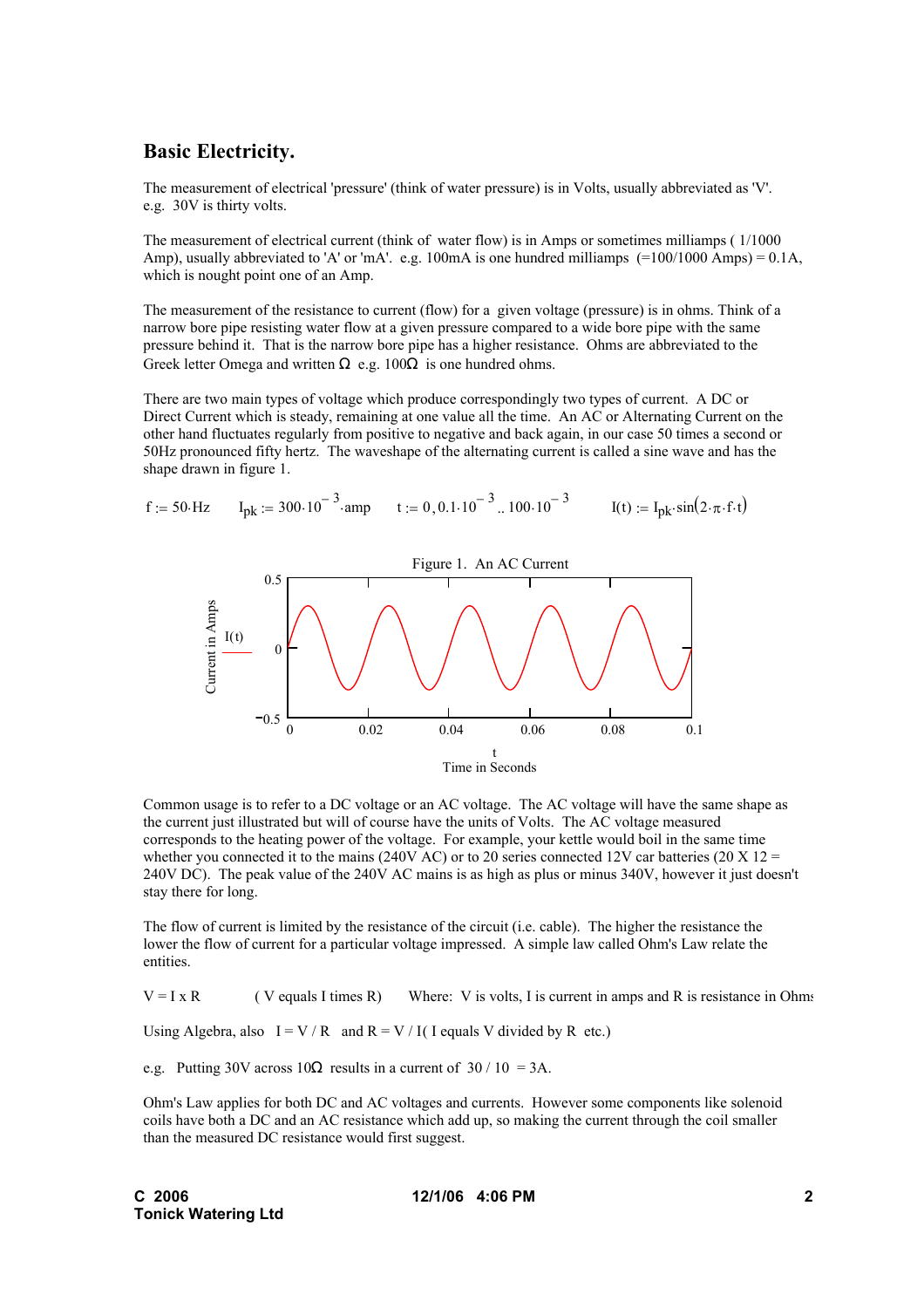There is another very important property about the AC current taken by a coil. Although it is the same shape a the impressed AC voltage, the current lags the voltage by a measurable amount. Figure 2 illustrates this point. (please ignore the aweful formulae, just look at the graph!)

$$
f := 50
$$
  $V_{pk} := 42$   $t := 0, 1 \cdot 10^{-3} \dots 100 \cdot 10^{-3}$   $V(t) := V_{pk} \cdot \sin(2 \cdot \pi \cdot f \cdot t)$   

$$
I(t) := \frac{V_{pk}}{3} \cdot \sin\left[(2 \cdot \pi \cdot f \cdot t) - \frac{\pi}{3}\right]
$$



Many controller designs measure the lag of the solenoid current with respect to the voltage they are putting out. If the current does not lag the voltage they can decide that a solenoid is not energised after all. For example, experimentally replacing a solenoid with a light bulb of similar current drain (200mA) on a decoder in a Watermation TW2 system will fool the controller into a 'station fail' (Error 2). Correspondingly leaving a light bulb across the red and black main cable wires will not affect the TW2, but a solenoid connected the same way will eventually cause irrigation to stop with a 'Solenoid Permanently On' (Error 1).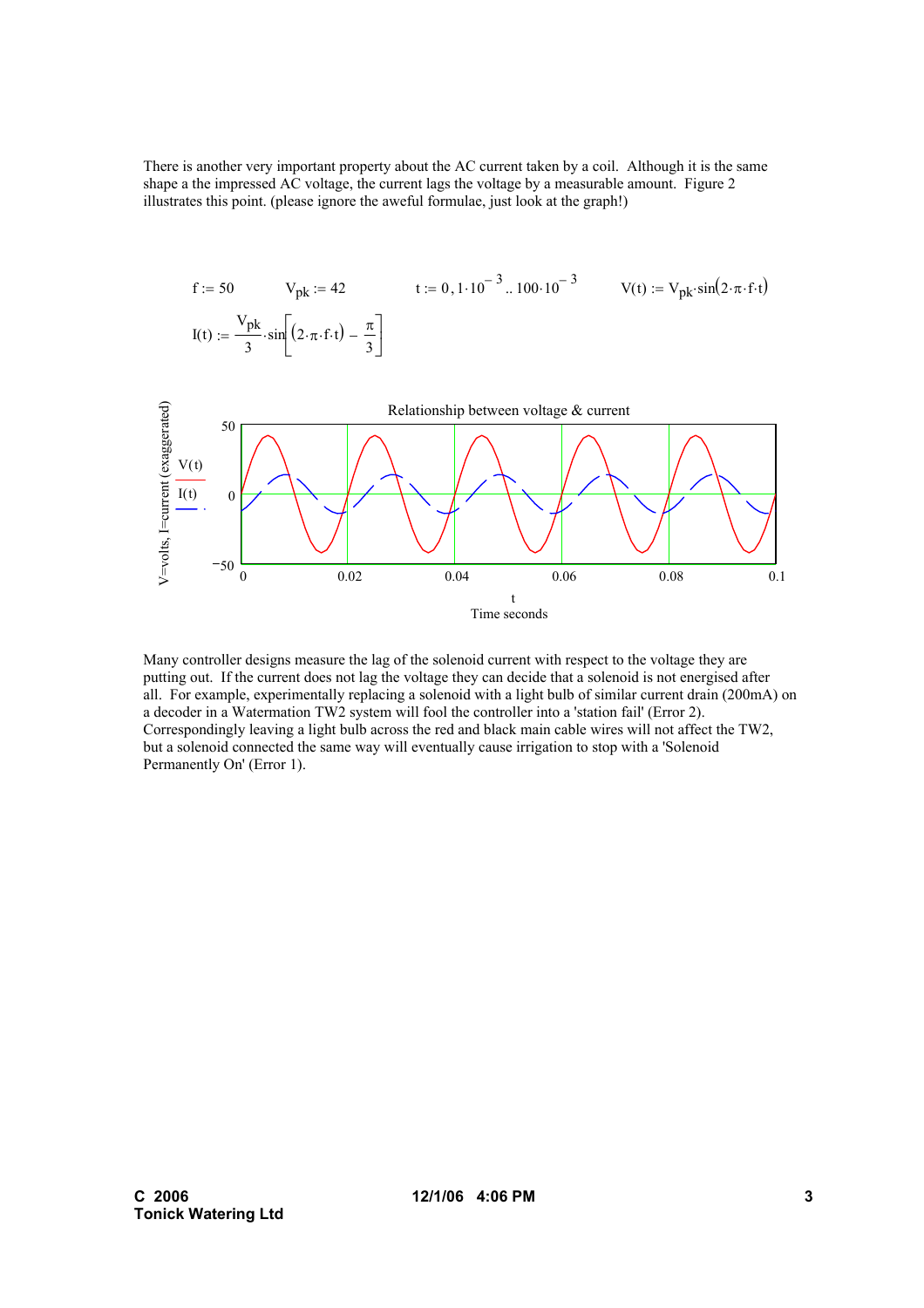# **Equipment Available**

### **Power Transformer.**

Most controllers will refuse to power up a zone (or CSG) that has more than a certain amount of load or leakage on it. Fuses may blow, software may shut the zone down or even worse a drive transistor in the controller may overheat. If at any time faults are suspected, or the controller behaves erratically, it is best to test the wiring and decoders using a power transformer.

A big power transformer, such as the Tonick TX/30-5 plugs into the mains and produces 30V AC to power up one zone. The field wiring is removed from the controller and the transformer's output is connected to it instead. Because of its size, the transformer can still produce a powerful voltage in the presence of quite serious field wiring faults. Because it lacks signalling circuitry, the transformer itself cannot turn decoders on or off. However this is not a disadvantage for the sort of faults that would shut down or damage a controller.

When used with a current clamp meter, digital voltmeter and the good old Mk.1 hand, the transformer allows fault finding with the minimum of effort and confusion. The detailed use of the transformer will be covered in the section 'Fault Tracing'.

#### **Digital Multimeter**.

A measuring meter that reads AC volts and resistance is a valuable tool in diagnosing faults. When the readout is a sensitive digital display rather than a pointer it can be used to even better effect. If a sensitive current measuring capability without breaking the wire is available too, the multimeter becomes almost indispensable.

AC volts is used to detect the location of high resistance joints and open circuits. Resistance allows testing of solenoid coils. It can also be used for the measurement of end-to-end resistance of the cable. Current measuring capability is used with great effect to detect the point of short circuits, high currents in decoders and the whereabouts of earth leakage.

## **Current Clamp Meter.**

When a current flows it produces a magnetic field. This is how the solenoid can lift its plunger. If a ring of magnetic material is placed around a wire carrying a current, it can be used to detect and measure that current. If the ring can open like the jaws of a crab's claw, be placed around the wire, then closed, there is no need to break the wire to measure the current. Such a device is called a Current Clamp Meter. This feature is normally included in the features of a multimeter. However most clamp meters have been designed to measure hundreds of amps and are not sensitive enough to measure the current taken by an individual decoder. The Tonick YF-8060 multimeter can easily measure to one half a milliamp ( 1/2 mA) and can be used to check a decoder's standby current which is often a reliable indication of its goodness. Also knowing the standby currents of decoders allows an estimate of the number on a branch of the cable! (A table of typical decoder standby currents is given later on in this booklet.)

#### **Decoder Tester.**

Should an individual decoder be suspected of malfunction, it can be cut out and tested on the Tonick 2 or 3 wire decoder tester. Using either mains or vehicle battery power, the tester will cycle through all possible decoder station numbers looking for a response. If found, the tester will display that number and a green pass light. If no response a red fail light will illuminate. The setting of switches on the older decoders can be checked for water damage or vandalism without trying to laboriously interpret them. The tester can also be used to encode a station number into a replacement Tonick decoder.

With the decoder disconnected, the resistance of the solenoid coil can be checked using the multimeter.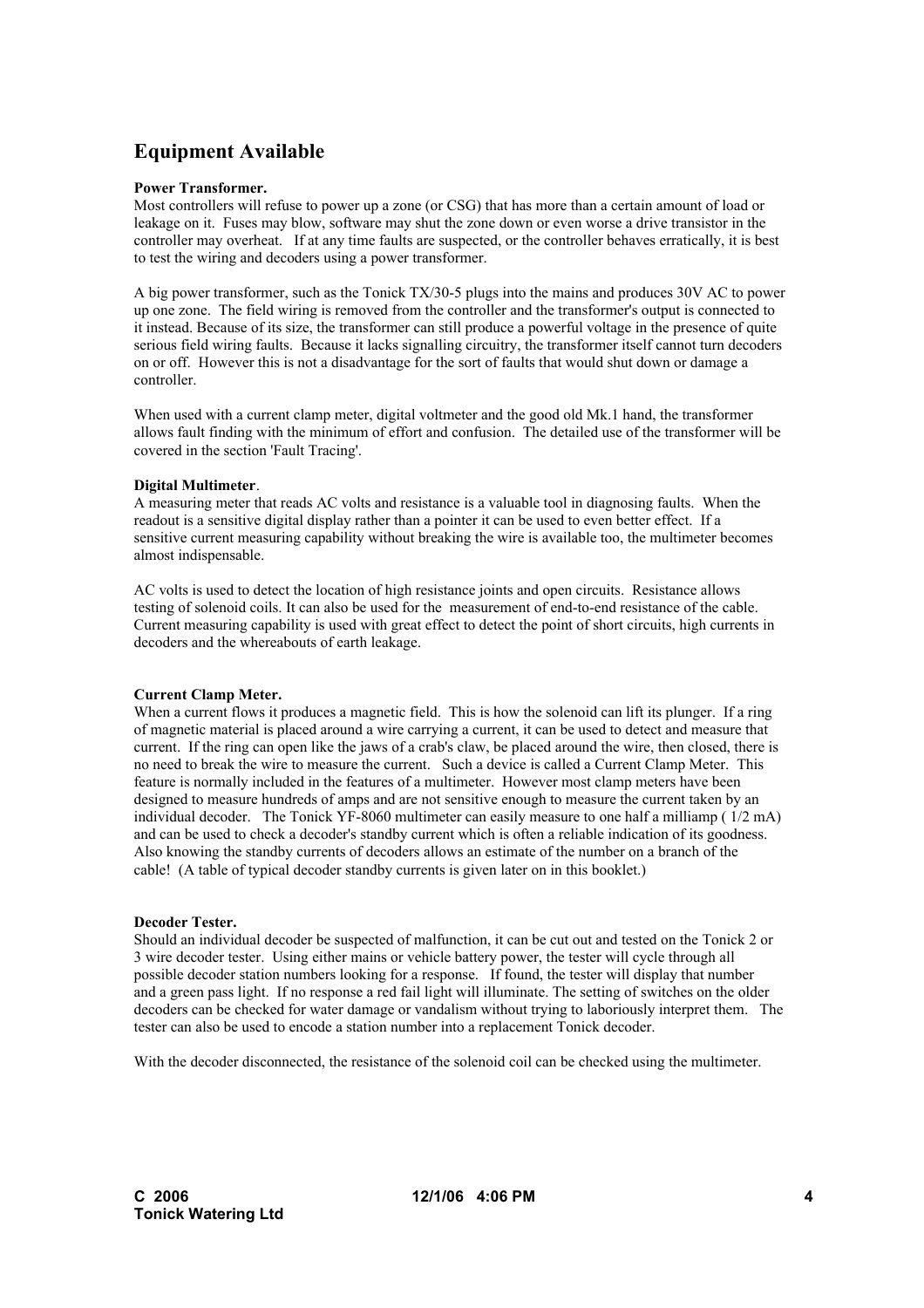# **Types of Faults.**

There are a variety of wiring and decoder faults that can occur. They are described as follows.

## **Short Circuits.**

Short circuits are vary rarely a zero resistance across the controller. This is because the cable itself has a significant resistance e.g. 16Ω per 1000 metres for 2.5mm2 cable. This has the effect of limiting the current, which by Ohm's Law in the above example, with 30V AC at the controller end, would result in a current of  $30 / 16 = 1.87$ A.

Additionally a 'short circuit' is often caused when a cable is severed using digging or ploughing machines. The exposed copper conductors are usually not touching but are in close proximity when the current has to pass through the earth. This again causes a nonzero resistance.

Nevertheless, currents will flow that are higher than the controller is used to. Therefore using a transformer, which 'doesn't care' will allow the current to flow continuously giving the operator time to find the short with the clamp meter. (See Fault Tracing Procedures). Another technique which works well if the short is severe, (greater than about 3A) is to feel with the fingers for hot cable, decoders or external lightning protectors. The lips are also very sensitive to small temperature differences, they can tell the difference between a slightly warm and cooler wire.

Short circuits on the solenoid side will only show up when the decoder is turned on by the controller. Using the 'zone test' facility or manually turning each decoder on will activate the short. This can then be confirmed with the resistance measuring multimeter after the wires are cut at the decoder.

#### **High Resistance Joints.**

Joints are a necessary evil. They are probably the worst offenders in irrigation unreliability. It is unusual however for a joint to go open circuit. Usually, as corrosion films build up, the resistance in the joint increases to several ohms. This does not always cause a problem when all the solenoids 'downstream' are off, because decoders take very little current on standby. Remember Ohm's Law: A small current through a fixed resistance causes only a small voltage drop. This may not impede a decoder from responding to an 'on' signal. However when the solenoid engages the current increases by perhaps 0.25A. The increased voltage drop may cause a further signal to be misread by the decoder which may not then turn off!

High resistance joints can be identified by connecting the transformer then measuring the voltage down the line at each joint with Load Probe and multimeter. A voltage drop greater than about 3 or 4 volts when pressing the 'load apply' switch on the probe indicates a high resistance in one of the joints. (See Fault Tracing Procedures).

## **Open Circuits.**

Open circuits usually delineate the point in the wiring beyond which there will be no more voltage. An exception occurs where the main cable is looped all the way back to the controller forming a 'ring main'. Obviously for faultfinding purposes one end of the ring main will not be connected to the transformer. Another problem occurs in three wire systems where the signal lead starts to take some current in place of a broken power wire. A lower voltage may be measured between the power leads due to signal wire voltage feedthrough inside decoders. With the main cable's signal lead attached to the transformer centre tap (middle), probing in the box with the multimeter to measure the voltage between the signal lead and each power lead in turn will identify which of the power conductors is broken. (See Fault Tracing Procedures).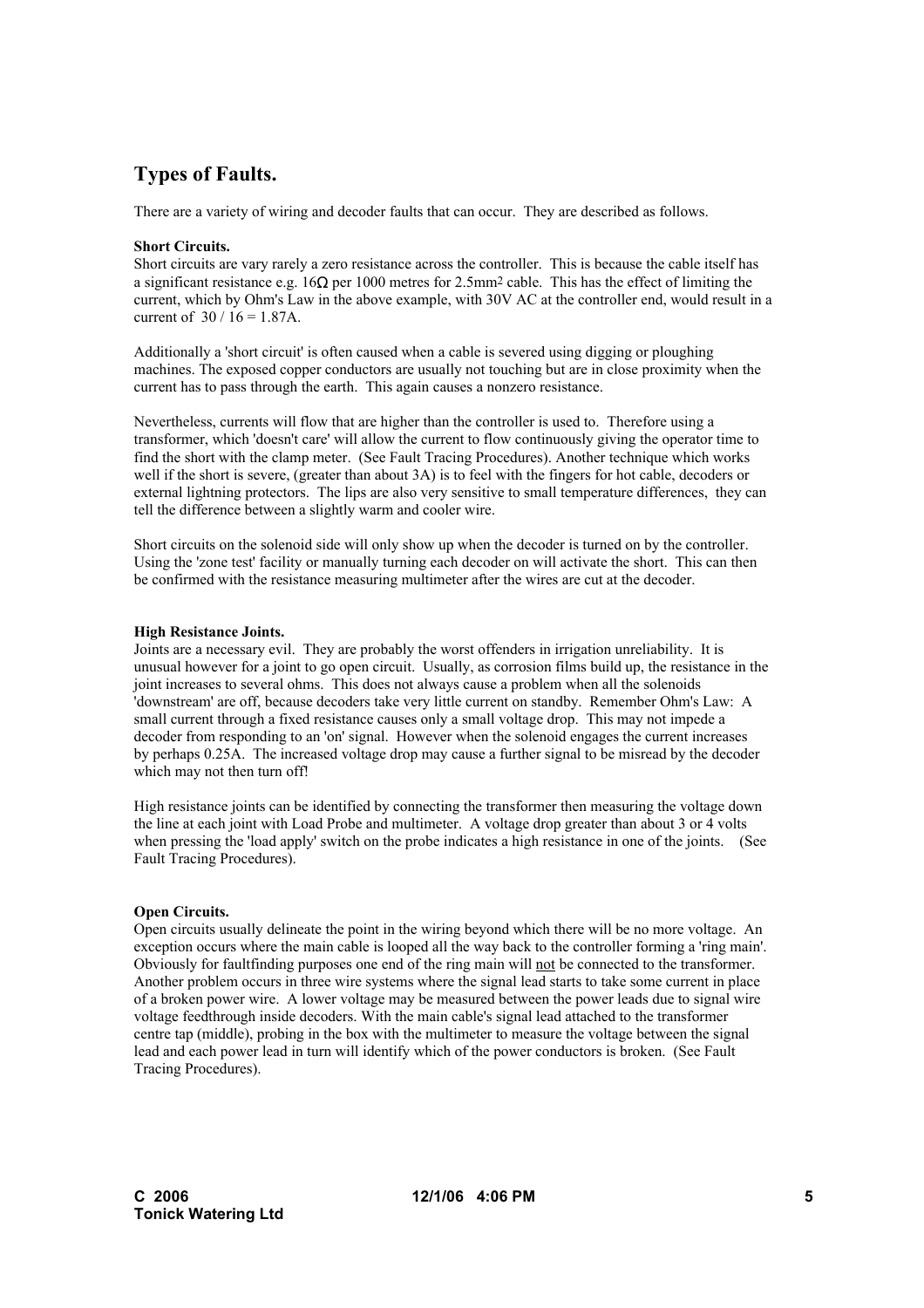#### **Leakage to Earth.**

Normally the main cable will be insulated from the earth (ground). There should be little or no current flow to earth when connected to the controller. The effects of earth leakage are often subtle, usually resulting in erratic operation of the controller. Leakage may not only be to earth, but also from the power wires to the signal wire in 3 wire systems. As the latter is more sensitive, the resulting interference can cause apparent malfunction of decoders. Causes of leakage include non-waterproof joints in flooded boxes or similar joints buried directly in the ground. Obviously cable insulation damage or degradation could be a cause. The leakage current may not be high i.e. in the order of 10's of mA, but it can cause havoc. Sometimes the leakage varies with time, for example, a box flooding during the irrigation cycle, so the system starts correctly but then malfunctions!

Without the test equipment described previously, finding earth leakage can be almost impossible. However using the transformer, earthing link and current meter, it is possible to do a simple check at the controller end of the cable to determine if earth leakage exists. (See Basic Wiring Checkout). Further work in the field with the current clamp will allow the site(s) of leakage to be identified. Also damp fingers may be used to detect the leakage point because of a progressively worsening tingling the nearer to the fault the cable is touched!

#### **Decoder Failure.**

Decoders are actually quite sophisticated pieces of electronics which are asked to work in the most appalling conditions (for electronics, that is). Add to this the need to make them as low cost as possible and the design and construction problem becomes a difficult one.

Older generation decoders fail in several ways. Most have less robust lightning protection and can get damaged by indirect lightning strikes. Many rely on rather a lot of integrated circuits (called ICs or chips) rather than one modern, sophisticated, small microprocessor (called a micro). The more chips the more connections. The more connections the more unreliability. Another common reason for failure is their switches which set the decoder address or station number. These, be they 'sealed' or otherwise, are not designed to be proof against immersion under 10 inches of muddy water for 10 years. Moisture gets in and can short adjacent switches so scrambling the station number set. Even more insidious is the corrosion of contacts left open. If the decoder is ever re-coded, closed switches may not make contact. This means the decoder will not respond to the address set. Last, but not least, is the quality of the encapsulation (also called potting). It is essential to eliminate voids in the potting material. Any sign of pockmarks on the surface of the encapsulant indicates the likelihood of voids within. The adhesion of the encapsulant (known as material compatibility) to all the different plastics, metals, ceramics and epoxies which go to make up a decoder, is absolutely crucial. The adhesion may look good immediately after manufacture, but temperature cycling in damp conditions can radically affect it after time. Those who have warranted their decoders for an extended period are likely those who have addressed these problems.

Failed decoders that are taking a higher than normal standby (quiescent) current can be isolated using the current clamp multimeter, or detecting warmth with the fingers or lips. (A table of normal decoder standby currents is in the Basic Wiring Checkout section).

Other than a high standby current, the best way to detect station failure is with the controller. The suspect decoder can then be cut out and tested using the Tonick decoder tester. The solenoid connections can also be tested using the multimeter on resistance.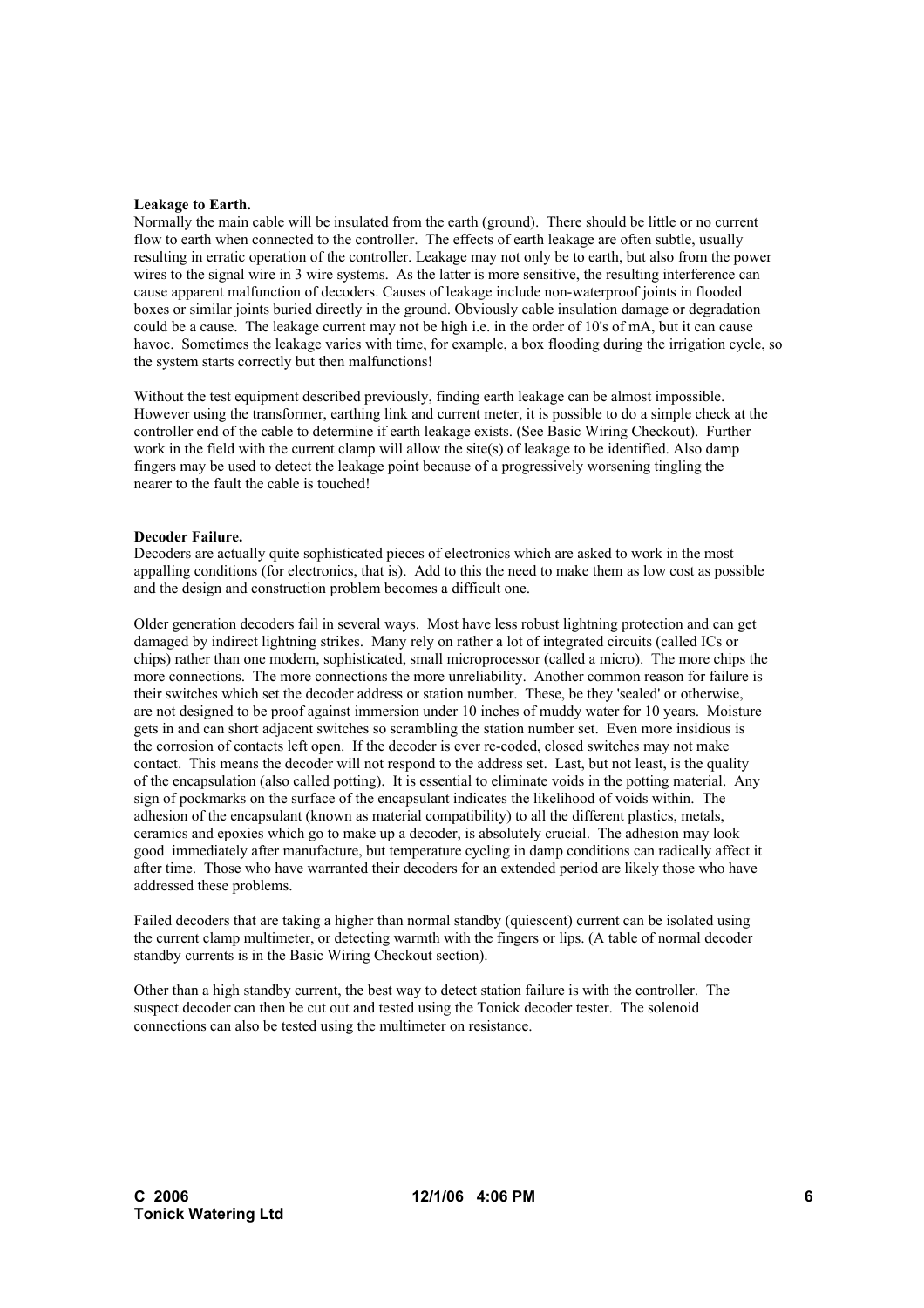#### **Solenoid Failure.**

Nearly all the irrigation controllers on the market today use the extra current drawn by the solenoid to decide whether a station is working or not. Thus it is usually not possible to tell from the controller whether a station failure is wiring, decoder or solenoid.

A solenoid is a coil made of many turns of insulated wire over a hollow iron former. When a current flows, the magnetic field produced attracts an iron plunger into the centre of the former. A spring pushes the plunger back out when the current ceases. The coil wire has a DC resistance in the same way as the main cable. The coil has a resistance measured by a multimeter of typically 30 $\Omega$  to 55 $\Omega$ . Using Ohm's Law, a 24V AC voltage across the solenoid would produce a current of  $24/30 = 0.8$ A (or 800mA). However observation with the clamp meter indicates a current of only around 200mA. The reduction in current is caused by an additional resistance to AC which is present in all coils. This resistance is lowest in the solenoid when the plunger is out and greatest when the plunger is in. An interesting test can be carried out on some solenoids where the plunger can be removed completely. The current observed will be much higher, nearer the 0.8A mentioned previously until the plunger is replaced. If left in this condition for more than half an hour the solenoid will probably overheat! Thus, when a solenoid is first energised, its current is high for perhaps 0.2 second until the plunger retracts. This is called the surge current.

There is another very important property about the AC current taken by a coil. Although it is the same shape a the impressed AC voltage, the current lags the voltage by a measurable amount. Figure 2 illustrates this point. (please ignore the aweful formulae, just look at the graph!)



Some controller designs measure the lag of the solenoid current with respect to the voltage they are putting out. If the current does not lag the voltage they can decide that a solenoid is not energised after all. For example, experimentally replacing a solenoid with a light bulb of similar current drain (200mA) on a decoder in a Watermation TW2 system will fool the controller into a 'station fail' (Error 2). Correspondingly leaving a light bulb across the red and black main cable wires will not affect the TW2, but a solenoid connected the same way will cause irrigation to stop with a 'Solenoid Permanently On' (Error 1).

Having dwelt on AC resistance, it is sufficient to measure around  $30\Omega$  using the multimeter on resistance to determine if a solenoid is good. An unusually high AC current is indicative of a plunger jammed out or even missing. A simple wiring adapter off a Tonick Battery Power Supply can be used to observe plunger movement when a solenoid is connected.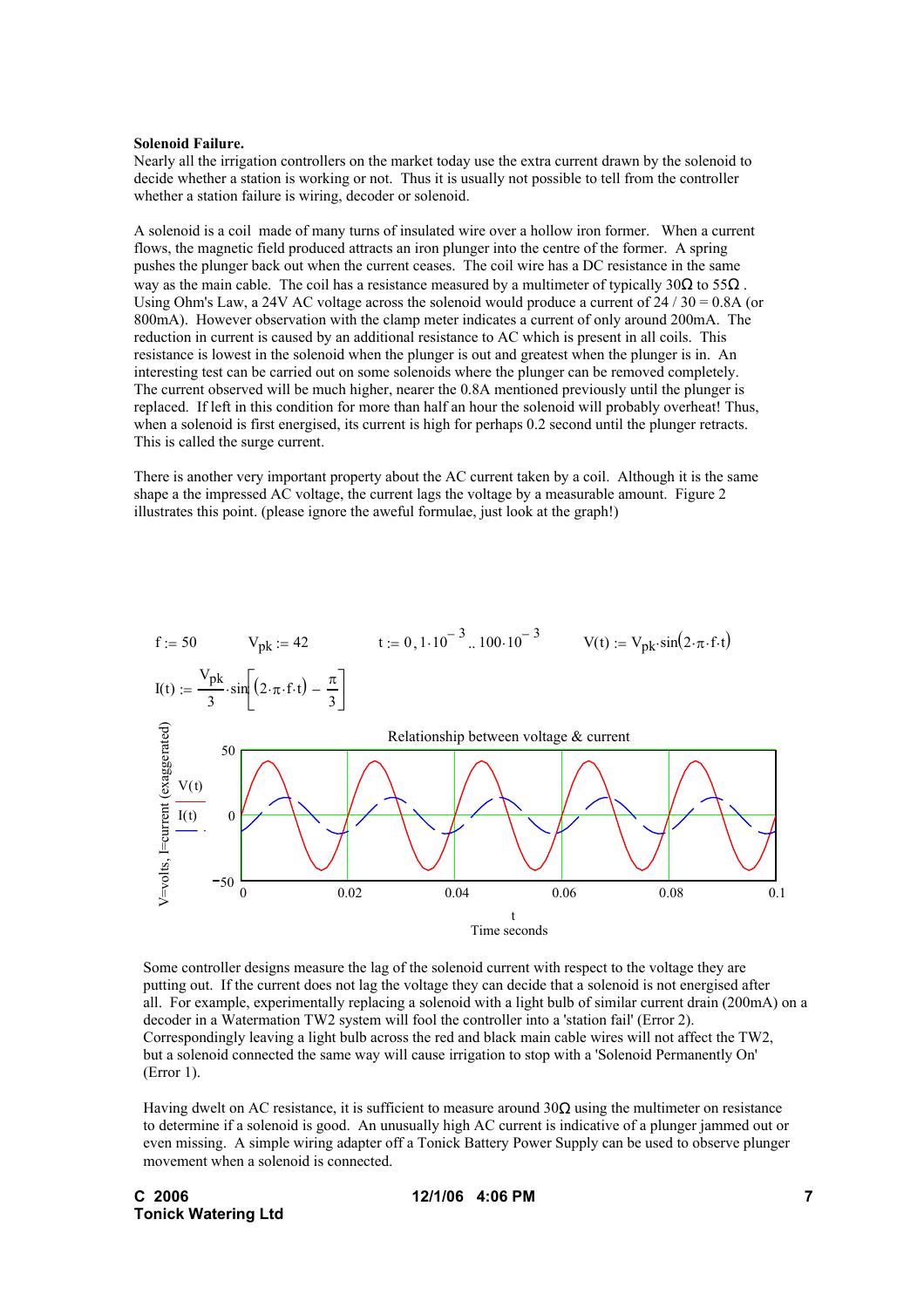# **Using the Test Equipment**.

# **The Tonick Transformer TX/30-5**

The transformer is plugged into the 240Vmains powe using the 13A plug. The only fuse is a 13A one in the mains plug. The transformer case is **not waterproof and contains 240V AC inside**. Avoid getting it wet or standing it in water.

 It is important during fault diagnosis that the earth connection in the mains socket, into which the transformer is plugged, is electrically close to the controller earth. After plugging in the transformer, use the multimeter on *volts*

terminal on the controller. A reading of more than 1 volt should be investigated. Also, if possible, check the green terminal against the potential of the ground outside the building where the controller is situated. Use one multimeter lead in the moistened ground and the other on the green terminal. Again a reading of

The transformer will produce around 30V AC at currents of at least 5A. This is enough to locate all but a dead short circuit on the wiring. The 30V is produced between the red terminal (live) and the black terminal (neutral). The 30V AC is divided in half at the yellow terminal (centre tap). That is, 15V AC from yellow to black and likewise 15V AC from yellow to red. The two green sockets are connected to the earth pin on the 13A mains plug.

The output of the transformer is isolated from earth unless the green wire is plugged into either the black, yellow or red terminal. Do not under any circumstances connect more than one of these terminals at a time to the green earth. An electrical diagram of the transformer is shown in the figure below.



In the diagram the transformer's 240V primary is not shown.

Only one of the two earth sockets are shown.

The secondary 30V AC is completely isolated from earth (unless deliberately connected).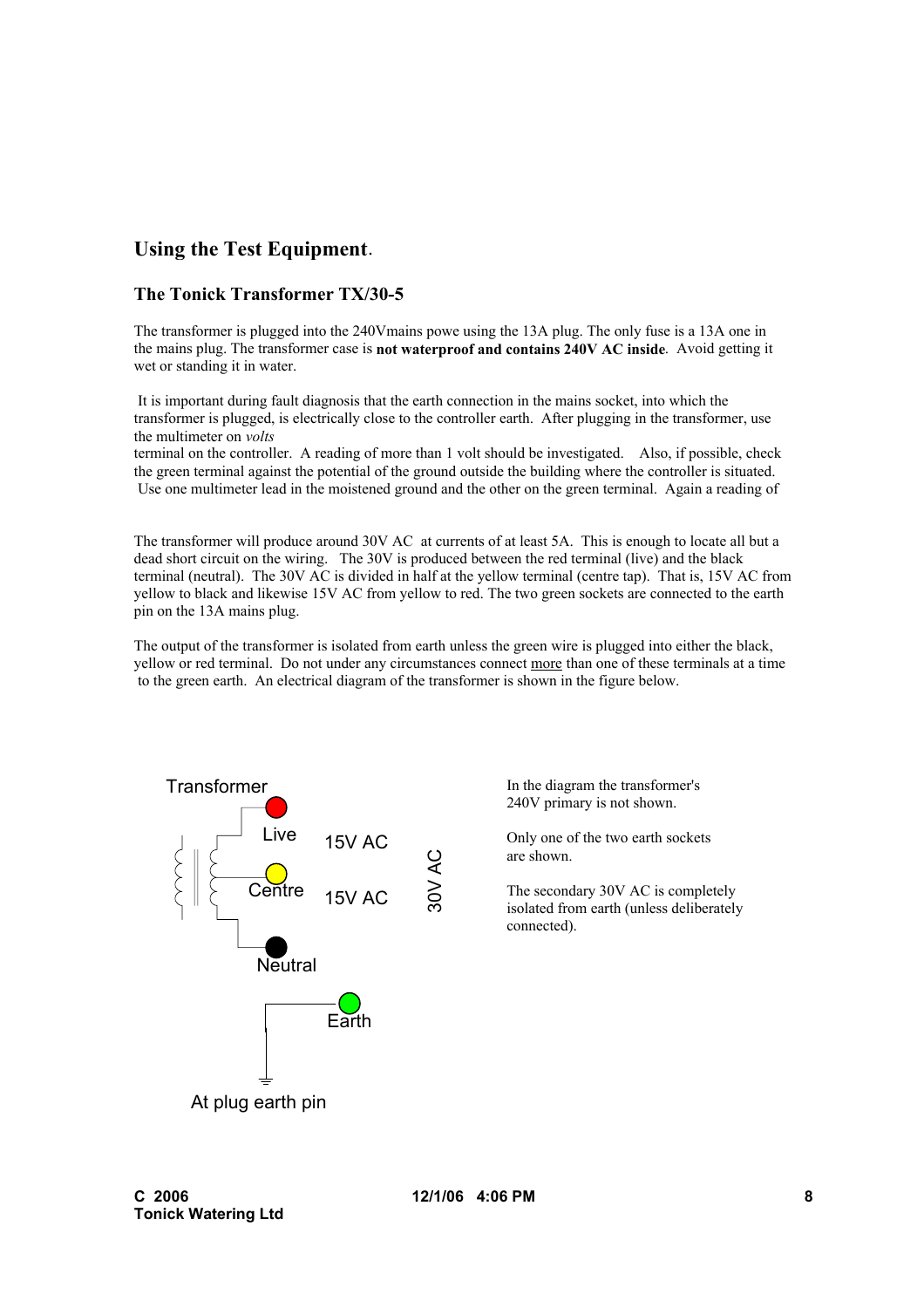# **Tonick TW/YF-8060 MULTIMETER (with current Clamp)**

The multimeter has a rotary selector switch with the following ranges: AC current: 40mA, 400mA, 4A, 100A AC voltage: 500V Resistance: 400Ω

A green on/off button is just below. The battery life is around 200 hours. Do not try and change the battery with the multimeter still connected to the circuit under test.

Voltage and resistance are measured using the test leads. When measuring resistance there must be no voltage on the circuit being measured.

Currents are measured by opening the red jaws by pressing the red trigger with the thumb and clamping the jaws around the wire. Make sure the jaws shut fully. Keep the open ends of the jaws clean and free from grit and water. A build up of rust or deposits will cause false readings.

Because not all currents are exactly the sine wave shape in figure 1, the multimeter meter may read slightly differently depending which way the jaws are clamped around the wire. Try it both ways and see.

In the following figure, **A** may read slightly differently to **B**. **B** and **C** are measuring the same way round so will read exactly the same current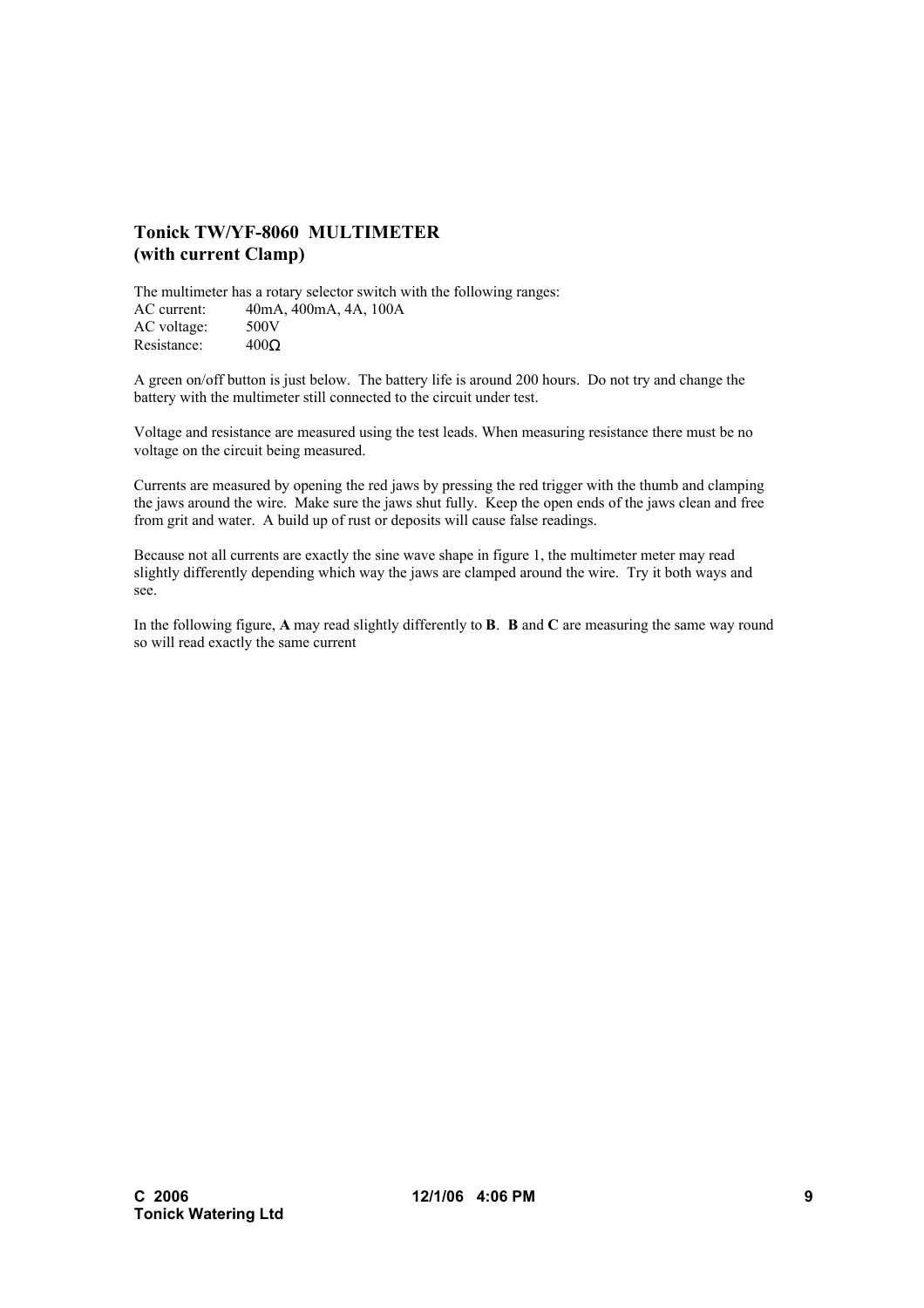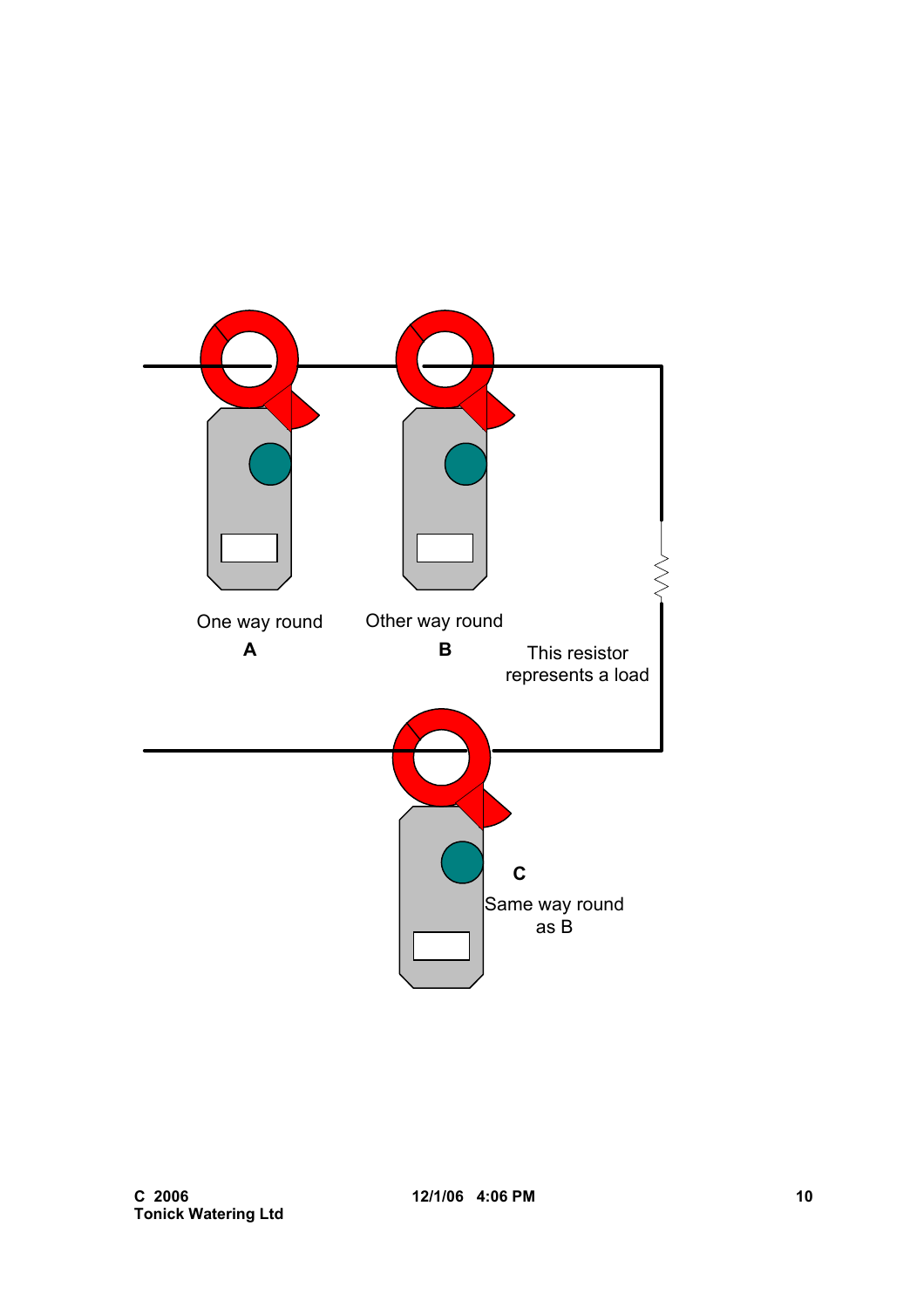It is important to understand that if both flow and return wires carry the same current and are placed inside the jaws, *the multimeter will read zero* out.

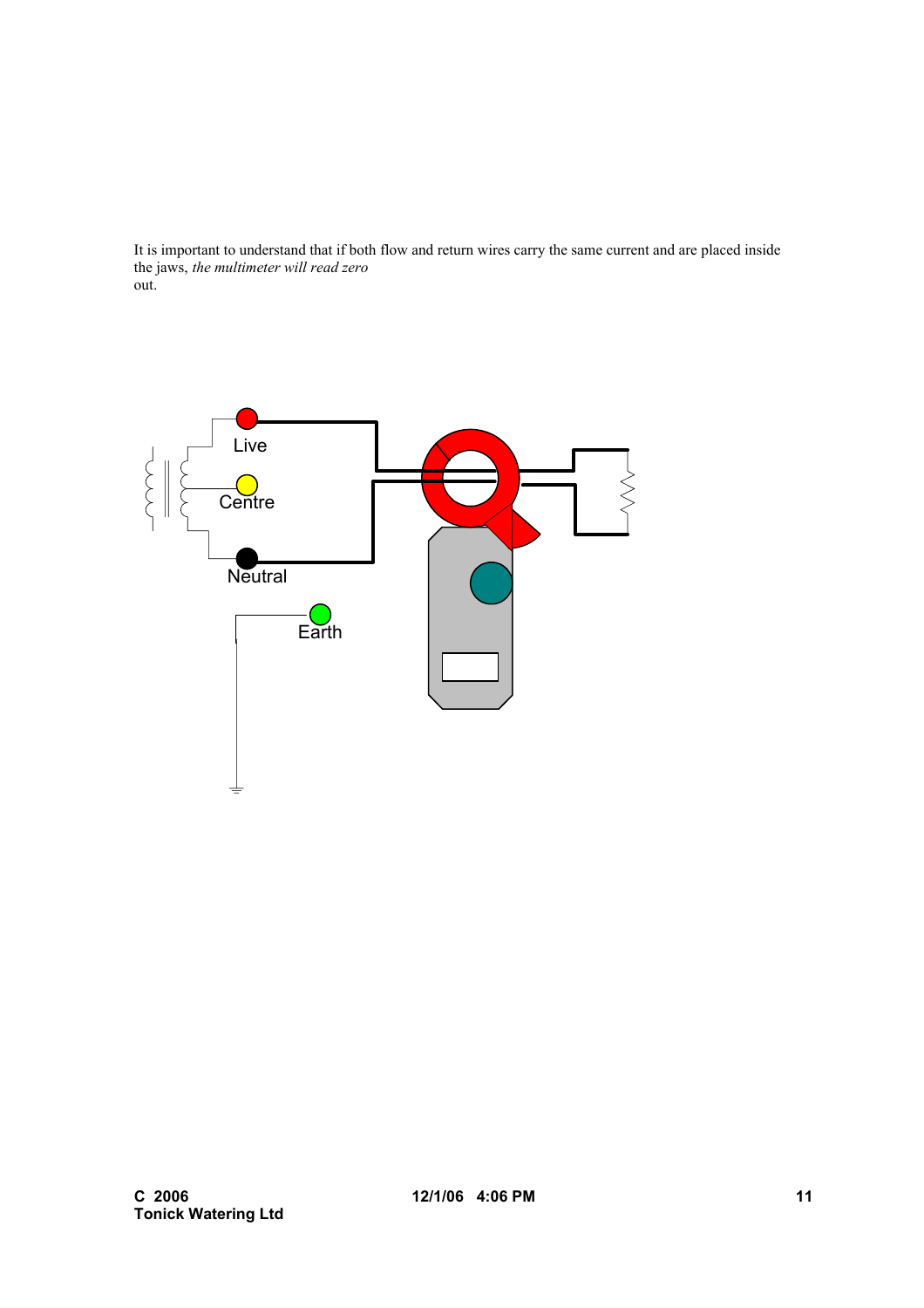In the diagram below however, the current in C is returned partly in A and partly in B. The amounts apportioned according to the relative values of the two resistances R1 and R2. Because A and C are not equal, the current multimeter will read the difference (which is equal to that in B).

This is the method used to determine if there is leakage to ground in the field wiring. In that case the path B is through the earth. See the later section on Fault Tracing.

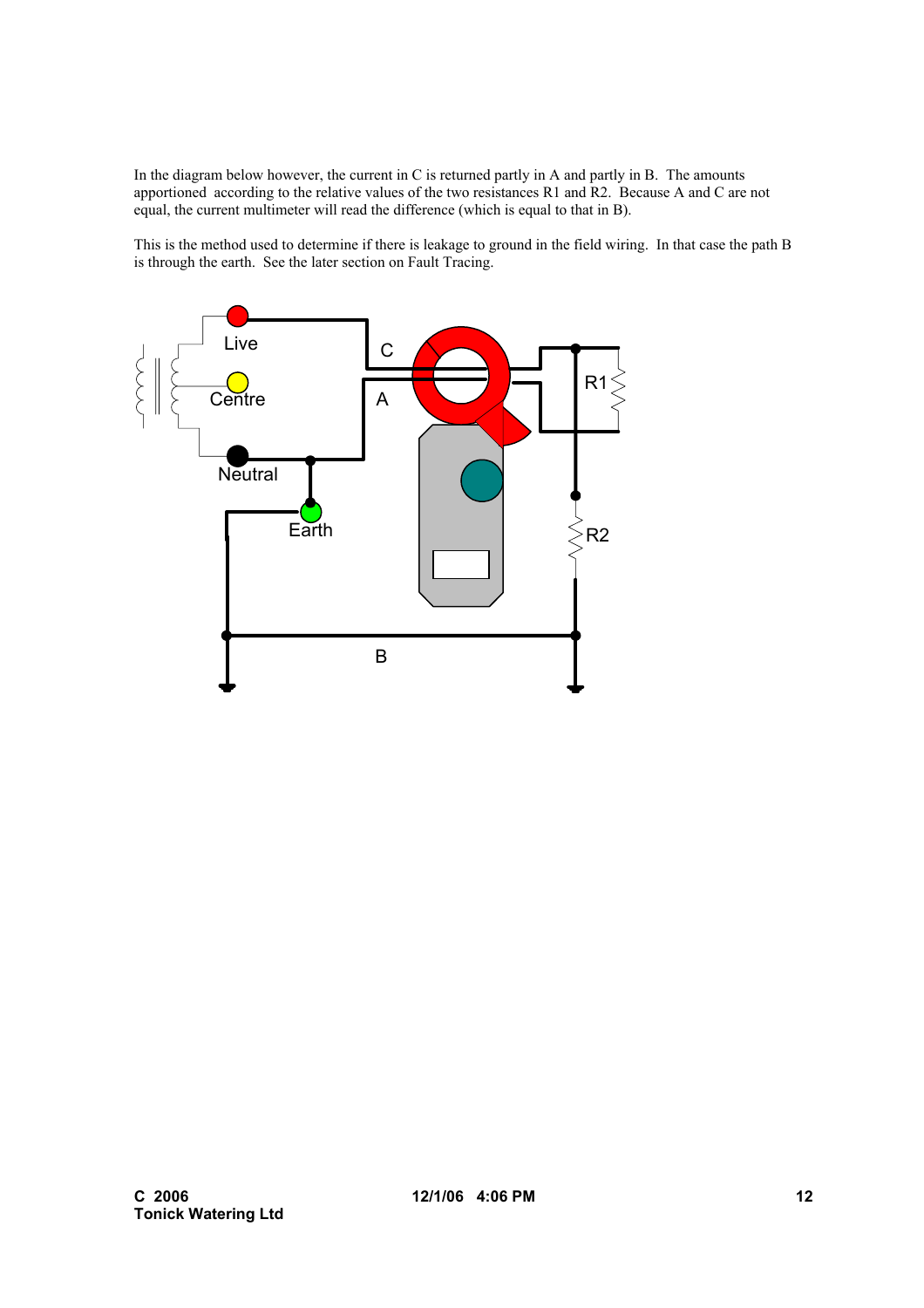# **The Tonick Load Probe. TW/DL-100**

The small rectangular probe replaces the normal red test lead of the multimeter. Normally it functions as the red lead, allowing voltage or resistance between it and the black lead to be measured on the multimeter.

However, when the push button on the probe is pressed using the index finger, a  $100\Omega$  load is placed across the measuring points. This allows the resistance of the cable to be estimated *whilst power is still connected.*

With 30V AC being measured for example, the extra current drawn will be  $30 / 100 = 300$  mA. If the voltage without the load is noted, then the button pressed and the new lower voltage measured, the ratio of the two according to the formula below gives the resistance of the circuit.

If the intial voltage =  $V_i$  And the voltage under load =  $V_I$ 

Then the resistance of the circuit

$$
R_S := \frac{V_i - V_L}{V_L} \cdot 100 \cdot \Omega
$$

For example:

If the intial voltage  $V_i := 30$  volt And the voltage under load  $V_L := 28$  volt

$$
R_S := \frac{V_i - V_L}{V_L} \cdot 100 \cdot \Omega
$$
 Substituting... 
$$
R_S := \frac{30 - 28}{28} \cdot 100 \Omega
$$
 
$$
R_S = 7.1 \Omega
$$

#### **To Find High Resistance Joints:**

The resistance  $R_s$  is the total resistance of both the 'flow' and 'return' wires.

e.g 2.5mm<sup>2</sup> cable has a resistance of  $8\Omega$  per kilometer. It takes 2 wires to flow and return. therefore the resistance is  $2 \times 8 = 16\Omega$ .

Most cable runs will only be a few ohms. Therefore the voltage drop when the  $100\Omega$  load is applied is unlikely to exceed one to three volts unless there are high resistance joints. Most decoders will not work reliably below 15V or 16V. If the loaded voltage measured with the probe is near or lower than this figure, there may be unreliable switching, including decoders that don't turn off, or turn on briefly then off again. The effect of multiple solenoids on simultaneously from some controllers should be considered.

If you are measuring with one probe in the moist ground, the earth resistance back to the transformer will be included.

#### **How to Connect the Probe:**

Remove the normal red and black test leads from the multimeter. Plug the probe's red and black plugs into the multimter's sockets. Plug the original black lead into the top of the probe's black plug which has a socket built into it. Use the probe as the red lead. The  $100\Omega$  load will not be connected until you press and hold down the button. Releasing the button will disconnect the load.

WARNING: Do NOT measure line (mains) 115V/240V with the load probe. It is only designed to be used with Extra Low Voltages (ELV) smaller than 48V ac.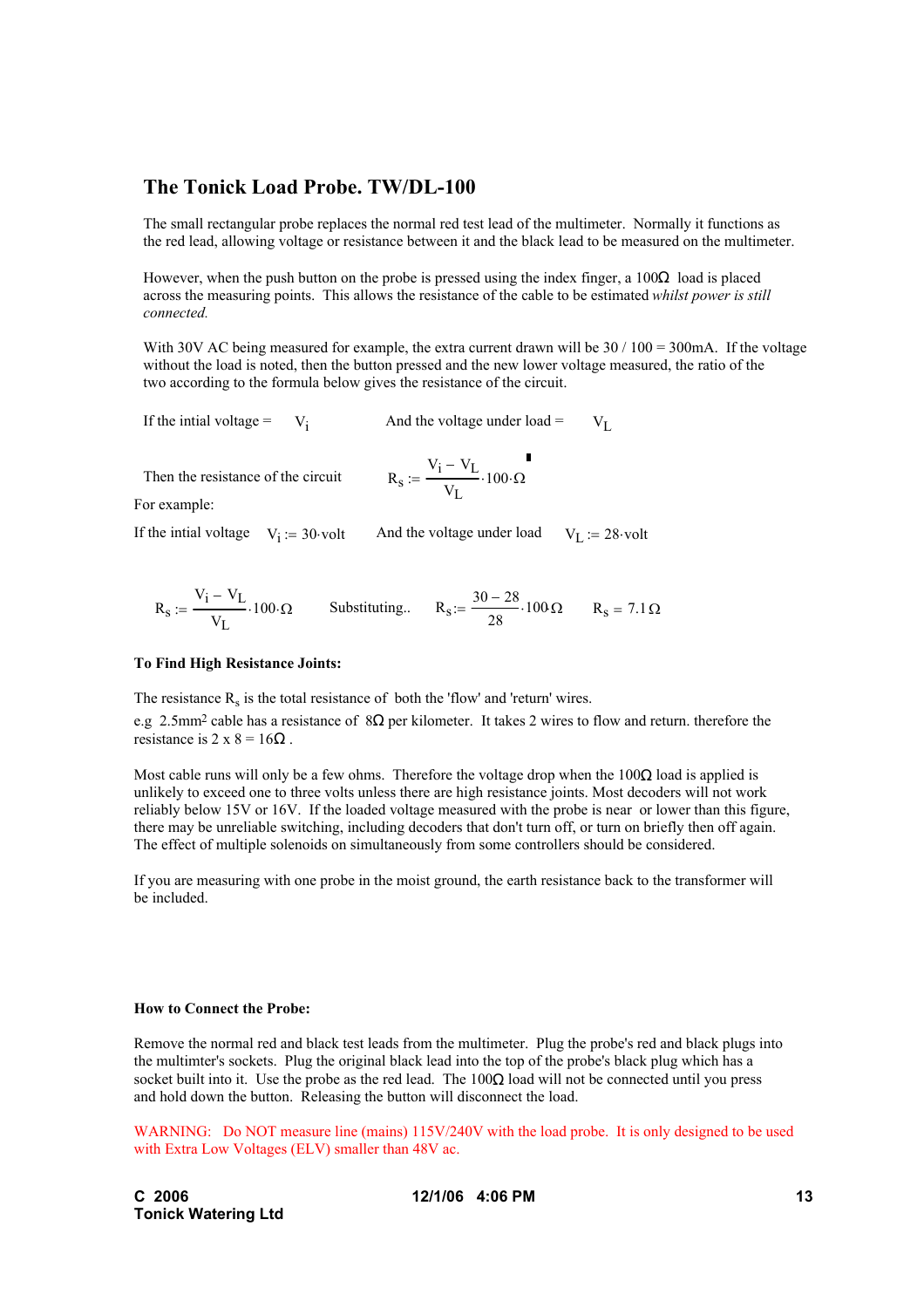# **The Tonick Capacitive Load. TW/CAP**

The TW/CAP capacitive load is used for circumventing 'Solenoid Permanently On' Error Messages. Watermation TW1 or TW2 and Aquarius AQ2100 or AQ2400 controllers will not function in diagnostic or normal irrigation with what they believe is a permanently on solenoid. Their perception of this situation is the measurement of a lag in the AC current compared to the AC voltage. For further details see the Solenoid Failure section in Types of Faults. If in fact a solenoid is actually on, running the pump and looking for the water is an effective way of pinpointing the problem. However decoders can occasionally fail in a way that fools the controller into thinking a solenoid is on even though a real one is not.

The secret to circumvent this impasse is to connect a suitable capacitor across the field wiring (at the controller will do). Capacitors are an electrical component that behave almost in the opposite way to coils. They have the property that the AC current leads the AC voltage rather than lags it like coils. If a correct value capacitor is placed in parallel with the fault, the current (although altered in magnitude), is swung back to look like a plain resistance and the controller is happy again! Tonick make the TW/CAP module which will do the correction. Once the module is connected and 'tuned', the controller can be used in the normal way to detect station failure. One of these will be the failed decoder that is causing the original

## **How to use the Module:**

Using the two crocodile clips, connect the module across the power wires of the field wiring. With the knob fully anti-clockwise the capacitance will be disconnected. Each click clockwise will increase it in roughly equal stages up to a maximum after 9clicks.

Try the controller after each click to see if the 'Solenoid Permanently On' message goes away. If it does, you can proceed with further diagnostics.

After detecting and replacing the failed decoder, remember to remove the module or at least turn the knob fully anti-clockwise to remove the capacitance.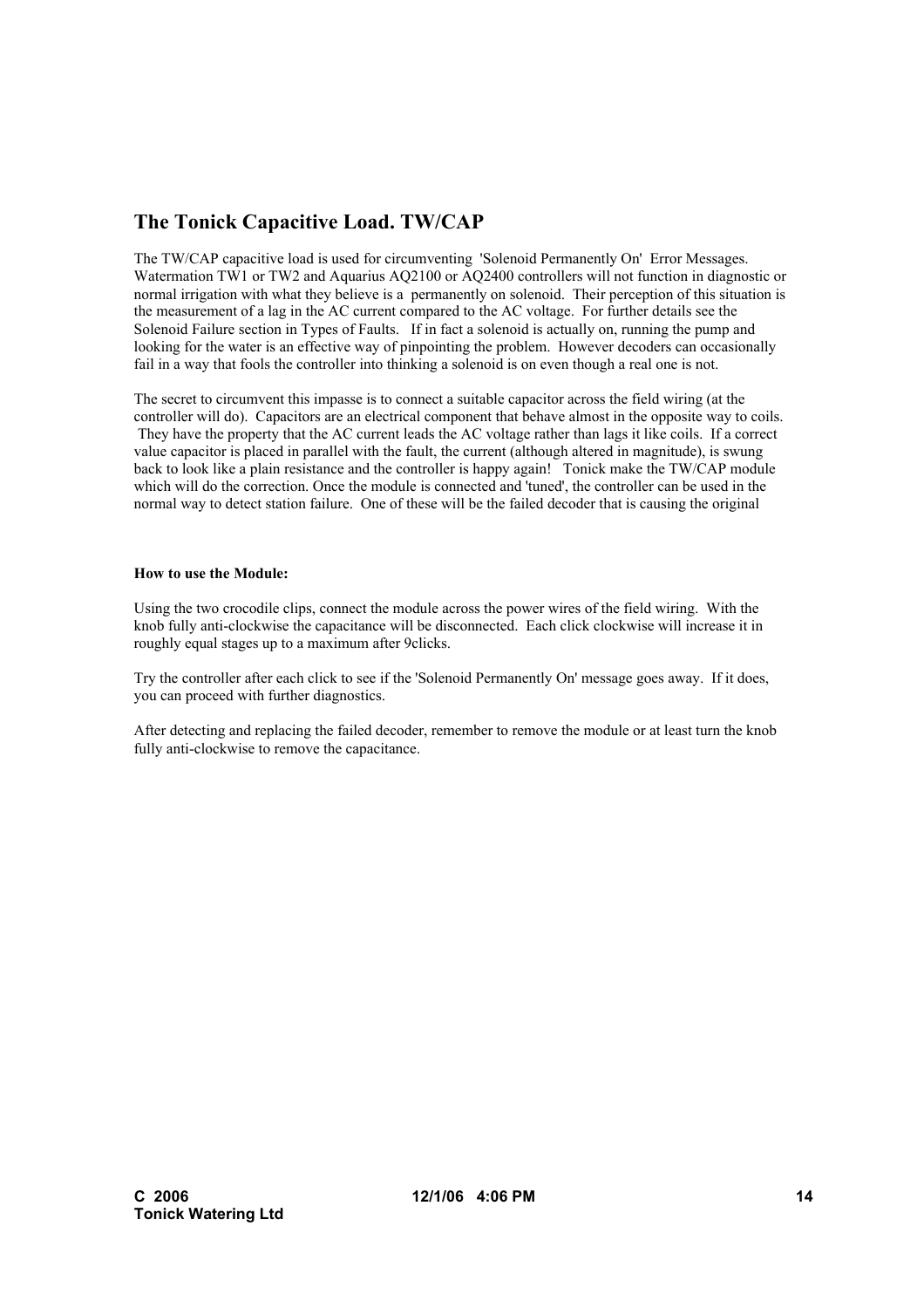# **Basic Wiring Checkout.**

### **Step 1. Earth potentials.**

Note connections, then remove field wiring from controller. Plug in transformer to mains. Check potential of transformer green socket against (a) controller's earth, (b) the moistened ground outside the building. Investigate voltages in excess of 1V AC

### **Step 2. Multimeter zero reading.**

Connect power wires of field wiring zone to red and black terminals of transformer. Use the grey extension cable with the crocodile clips (wire colours same as transformer terminal colours). Leave signal wire (if present) open circuit. Place multimeter current clamp set to 4A AC over whole grey cable. Check it reads zero. Switch to 400mA range, check meter still reads zero, or at least less than 2 mA.

#### **Step 3. Zone standby current.**

Place clamp over just the red wire. Use the table of decoder currents below to verify that the current being taken is roughly in line with the numbers of decoders fitted on the zone. Beware that a multioutput decoder takes roughly the same current as a single. Thus counting the station numbers will not necessarily indicate the number of decoders fitted.

| No. of decoders in zone | 1     | 20            | 40   | 54   | 72   | 90   |
|-------------------------|-------|---------------|------|------|------|------|
|                         |       | Current in mA |      |      |      |      |
| Watermation TW2         | 16    | 320           | 640  | 864  | 1152 | 1440 |
| TW/WM                   | 7     | 140           | 280  | 378  | 504  | 630  |
| TW/2W                   | 2.9   | 58            | 119  | 157  | 209  | 261  |
| TW/LS                   | 2.9   | 58            | 119  | .    | .    | .    |
| Wright Rain Mk. I & II  | $25*$ | 500           | 1000 | 1350 | 1800 | 2250 |
| Robydome Mk. I & II     | $25*$ | 500           | 1000 | 1350 | 1800 | 2250 |
| Prime Primetime         | $25*$ | 500           | 1000 | 1350 | 1800 | 2250 |
| Tonick TW/WR            | 12    | 240           | 480  | 648  | 864  | 1080 |
| Photron CIC & CIC1+     | 4     | 80            | 160  | 216  | 288  | 360  |
| Tonick TW/CIC           | 4.5   | 90            | 180  | 243  | 324  | 405  |
| Robydome Mk. III        | 7     | 140           | 280  | 378  | 504  | 630  |
| Tonick TW/WR Mk. 3      | 7     | 140           | 280  | 378  | 504  | 630  |
| Toro SC3000             | 3.5   | 70            | 140  | 189  | 252  | 315  |
| Tonick TW/TOR           | 4.5   | 90            | 180  | 243  | 324  | 405  |

#### **TABLE OF DECODER STANDBY CURRENTS**

\* Early versions of these decoders take 25mA, later ones take 12 mA. Check a decoder in a nearby box with the clamp meter on the 40mA range.

Decoder currents vary depending on the voltage applied. Near the controller they will take more,at the end of a long run, less. After a bit of practice you can judge the sort of voltage levels on a decoder from its standby current. This may save breaking into the joint to gain access with the voltmeter.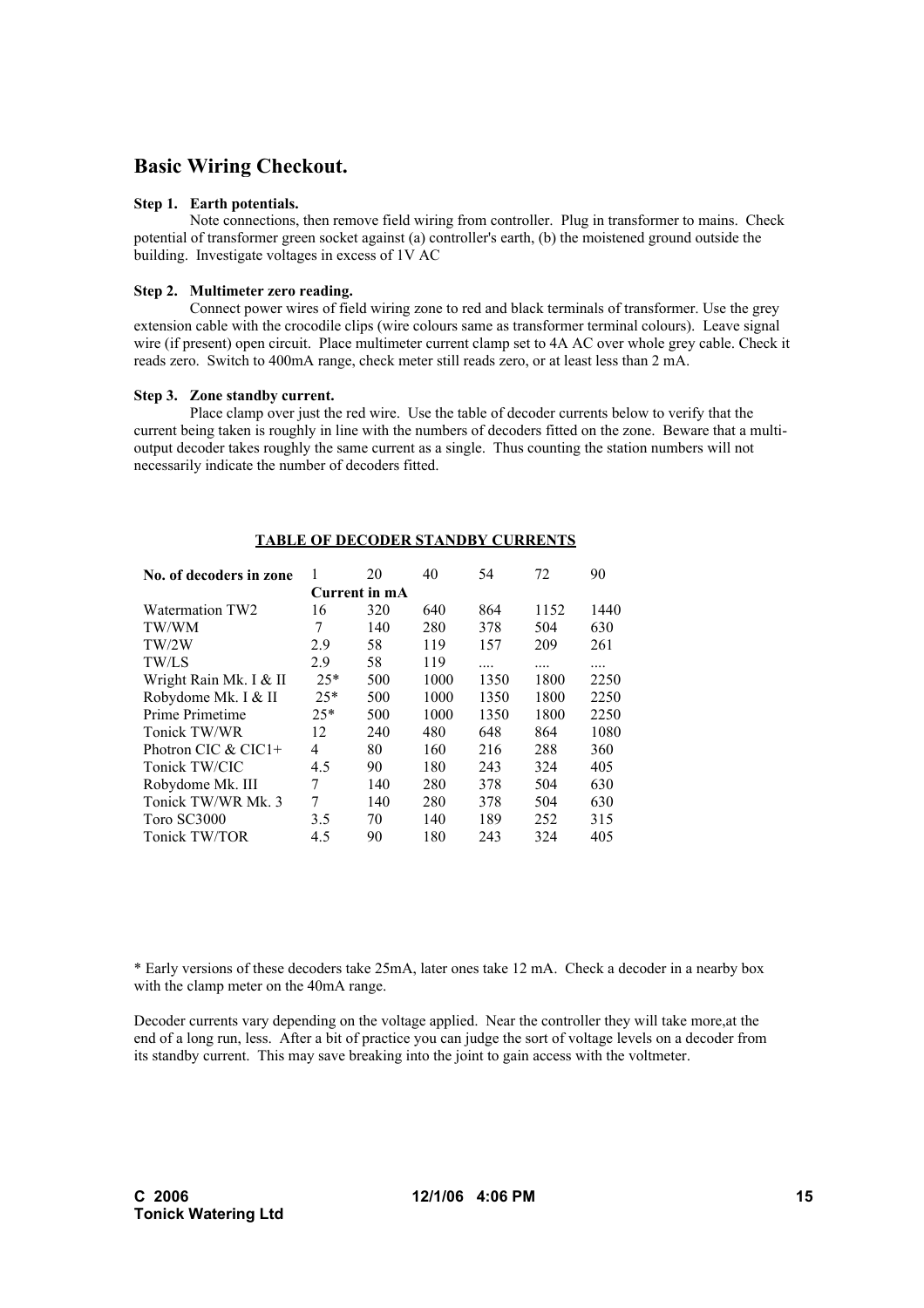#### **Step 4. Signal Lead Currents.**

Connect the signal wire in 3 wire systems:- Wright Rain/Primetime/Robydome to Red CIC to Yellow Toro to Red

Place the clamp just over the signal wire. Use the 400mA range. Current should not *exceed*:-

| Wright Rain/Robydome/Primetime 1.5mA per decoder |                   |
|--------------------------------------------------|-------------------|
| CIC.                                             | 0.5mA per decoder |
| Toro                                             | 0.5mA per decoder |

Current may be much less than this, however if they are significantly in excess of the above, it indicates a short or leakage either in the cable or within a decoder.

Reconnect the signal wire:- Wright Rain/Primetime/Robydome to Yellow CIC to Black Toro to Black This puts the signal connection to the benign logic 0 position.

In this position, none of the decoders should take significant current in the signal lead.

#### **Step 5. Earth leakage.**

Reconnect the signal wire:- Wright Rain/Primetime/Robydome to Yellow CIC to Black Toro to Black This puts the signal connection to the benign logic 0 position.

Connect the green earth link in turn

allow a path back to the transformer for any earth leakage in the field. Place the current clamp over the whole grey cable. If there is any earth leakage it will show on the meter as an excess over that read in step 2. Note all three readings. Experience shows that leakages less than 20mA are not intrusive to signalling performance

If the wiring system passes all the above tests, it is safe to reconnect the controller and proceed with a zone decoder test. Obviously for multi zone controllers, the electrical tests must be repeated for each zone.

If any test fails, carry out the appropriate faultfinding procedures in the next section.

### **IMPORTANT TIP.**

**In addition to the above tests, if the load probe (see page 13) is used on the furthest point from the controller the overall resistance can be calculated. By allowing 16**Ω **per 1000m for cable (2.5mm2), any excess is in the joints themselves. This indicates the condition of all the joints between you and the controller and gives an important but quick overall check.**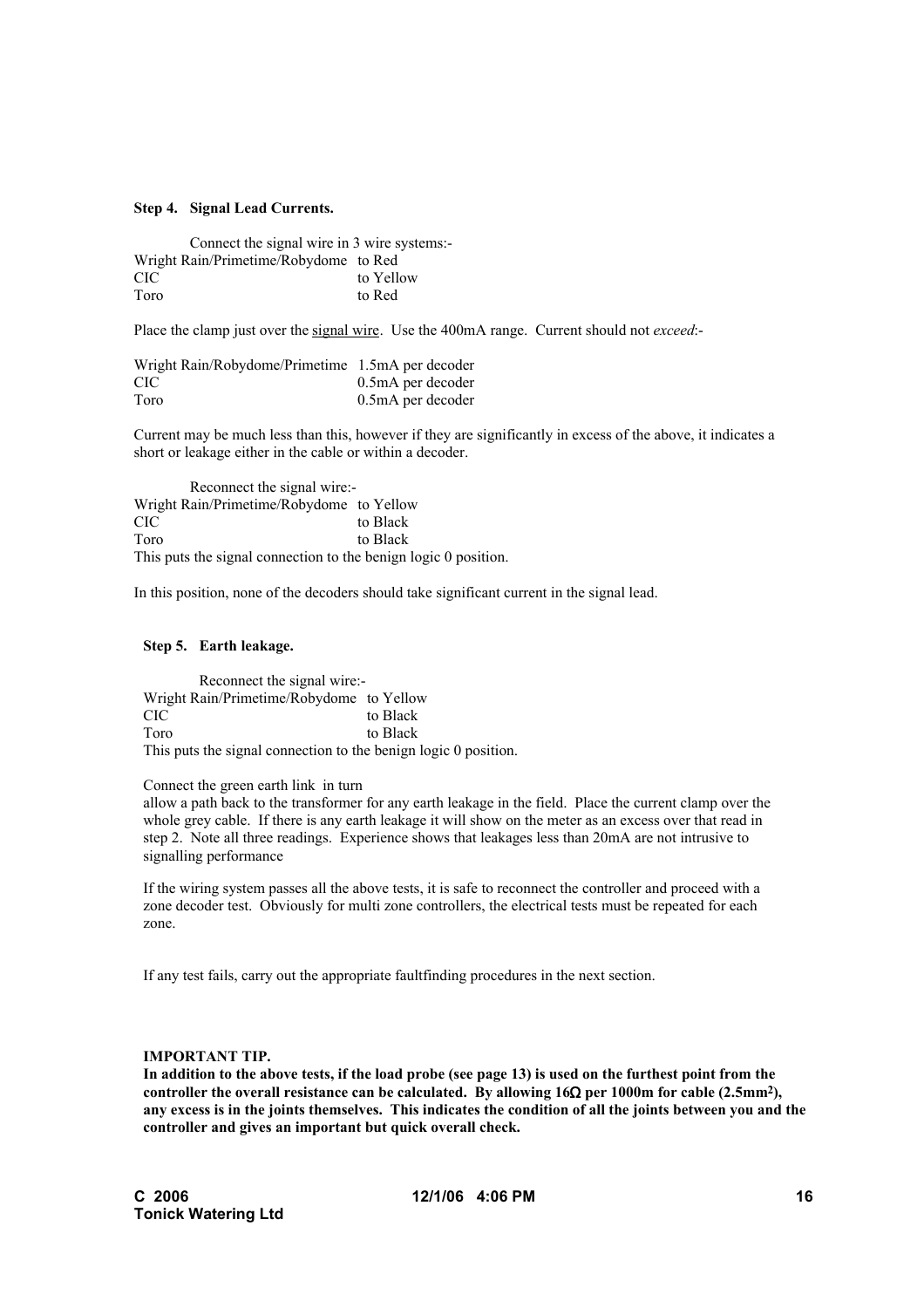# **Fault Tracing Procedures.**

## **General notes:**

Having a clamp meter means it is hardly ever necessary to cut wires to pinpoint faults.

A knowledge of the general layout of the cabling is very helpful. i.e. the branches and general runs. If an 'As Laid' diagram is not available, the Head Greenkeeper should be able to give guidance. Do not be afraid to ask for help from the greenkeeping staff in locating cable branches, cable runs and box positions. The golf course management will not thank you for charging man-hours wandering around looking for things.

 Making a general sketch on a clipboard then writing down decoder numbers found and any line currents/voltages measured will sometimes help diagnosis later over a cup of tea! Waterproof paper and pens are available if needed, just ask Tonick. The sketch, if filed, can help in subsequent visits.

*Binary Search* can minimise the

number of measurements to pinpoint the fault. The procedure is:-

Go to roughly the halfway point. Make a measurement Decide which half of the run the fault is in. Walk to the point roughly halfway between the beginning/end of the run and where you were. Make another measurement. Decide whether the half is between you and the end, or you and the place were you were last. Repeat the procedure. For example in a run with 20 boxes, the box containing the fault can be located in a maximum of 5 measurements.



Measuring the standby currents down a run allows comparison between the number of decoders expected 'downstream' and the actual current. Most solenoids take 180-250mA so any excess current will show up much better if only a few decoders are 'downstream' rather than measuring at the transformer.

**Earth leakage faults should be cleared first.** The presence of this type of fault will impede the diagnosis of other faults. Also it may happen that a 'short circuit' and earth leakage are both from the same severed cable end!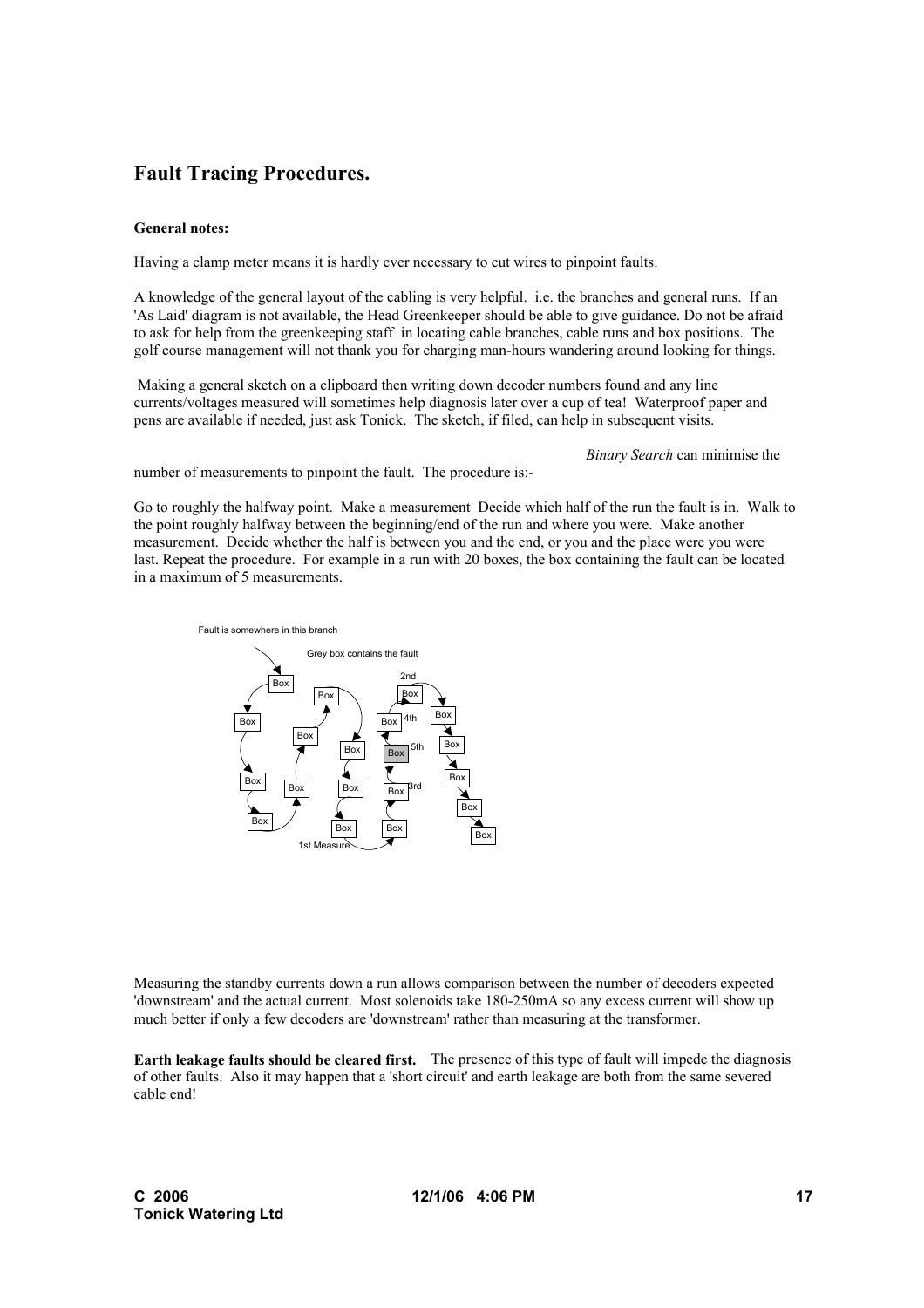#### **Fault Tracing Short Circuits.**

Make the transformer connections in the same configuration as was used to detect the short circuit fault in the Basic Wiring Checkout section.

Ascertain the whereabouts of major branches of the cable run. Go to the junctions and determine which branch the short is in. Don't be afraid to enlist the help of greenkeeping staff in locating these.

Having identified the branch, do a 'binary search' along the run to pinpoint the short. Be aware that decoders do take standby currents so a rough knowledge of the number 'downstream' will prevent chasing a phantom current drain.

Do remember to make a rough sketch of the cables and decoder locations. Write down the current readings on it as you go.

In the figure below, the thick connecting lines indicate higher than normal currents measured. Once you are past the short, the currents will either fall to near zero (if the voltage is cut off downstream) or go back to normal. Refer to the table of decoder standby currents in the Basic Wiring Checkout section.



To measure the short circuit currents, place the current clamp over one of the power wires. On the other hand, if the short is between the signal and a power wire, place the current clamp over just the signal wire.

If the joints are made so that the individual wires in the main cable are not accessible individually, the main cable will have to be split. Remember it is the currents in the main cable you are trying to measure, not those in the decoders attached.

To split a main cable: Run a Stanley knife carefully down a 3" to 4" length of the main outer. Tease out the wires inside. Measure the currents *on all conductors* and make a note of them. To make good, push the wires back into the outer, apply liberal quantities of Evostick and bind the slit with Self Amalgamating Tape. Ensure there is a good overlap between the start and finish of the binding and the undamaged outer of the main cable. This repair technique has been used successfully on towed marine seismic cables, a far more severe environment!

Once the area of the short is found, the exact cause can be identified. Check for warm decoders or joints, especially if the short is several amps. Place the current clamp over individual wires to see which ones are carrying the current. Do not forget that a current flowing 'out' from the transformer must 'return' down another conductor, so more than one wire will be involved.

**12/1/06 4:06 PM 18**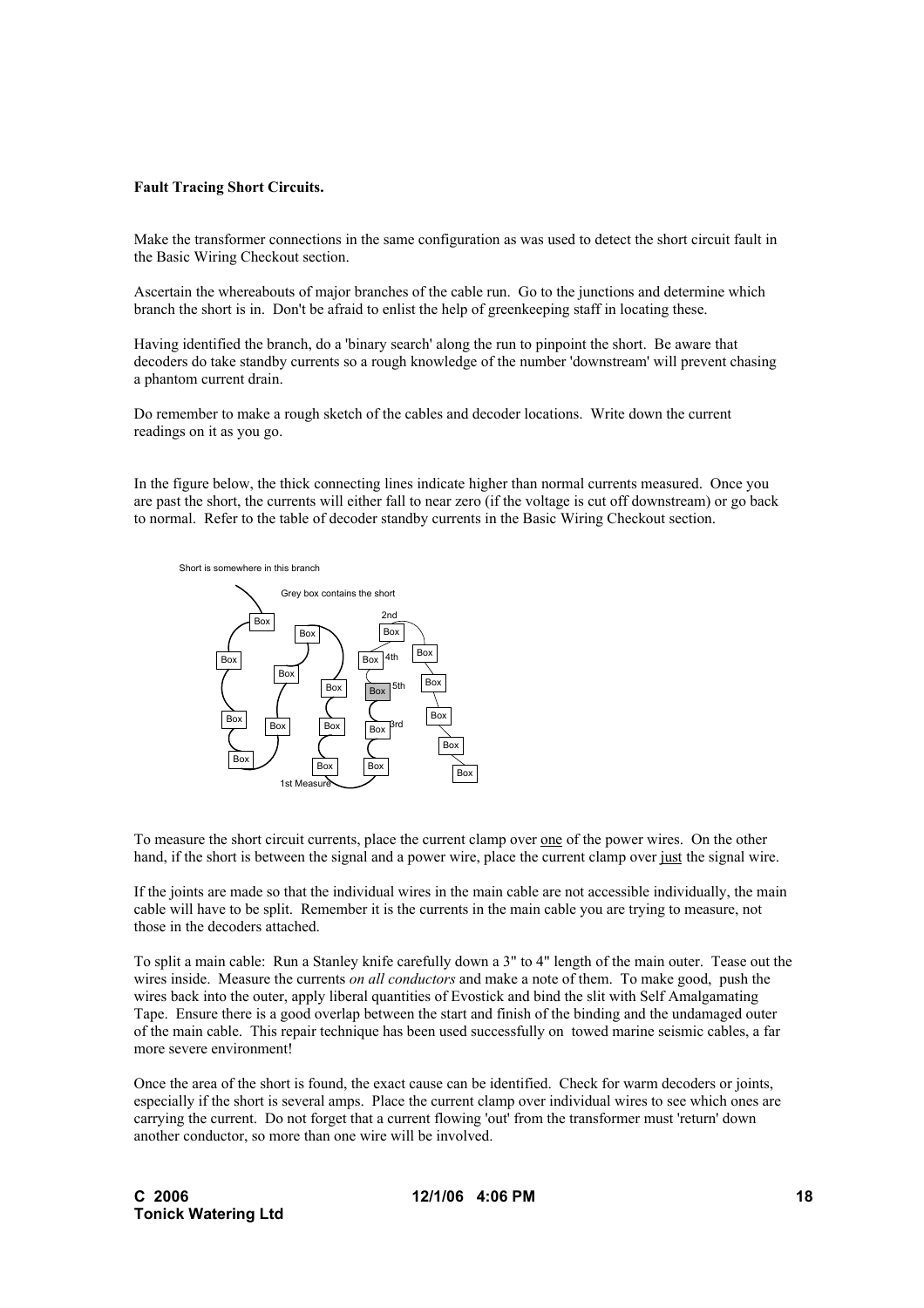## **Fault Tracing High Resistance Joints:**

High resistance joints can be identified by connecting the transformer then measuring the voltage down the cable at each joint with the load probe and multimeter. When the 'apply load' button is pressed on the probe the voltage will drop. A voltage drop exceeding about 3 or 4 volts indicates a high resistance in one of the joints. As you travel back towards the transformer, you will eventually pass the bad joint and the voltage drops under load will go back to normal.

In a 2 wire system, just measure between the two joints in the box. An excessive voltage drop will tell you that one or other side is high resiatance, but not which side.

In a 3 wire system, with the signal line connected to the yellow centre tap of the transformer, measure from each side of the power to the signal wire. A high volt drop on one copasred to the other will indicate that power line has the bad joint. If both drops are roughtly equal, it must be on the signal wire.



As before the binary search technique can be used to reduce the number of measurements made. See the general notes section in Fault Tracing Procedures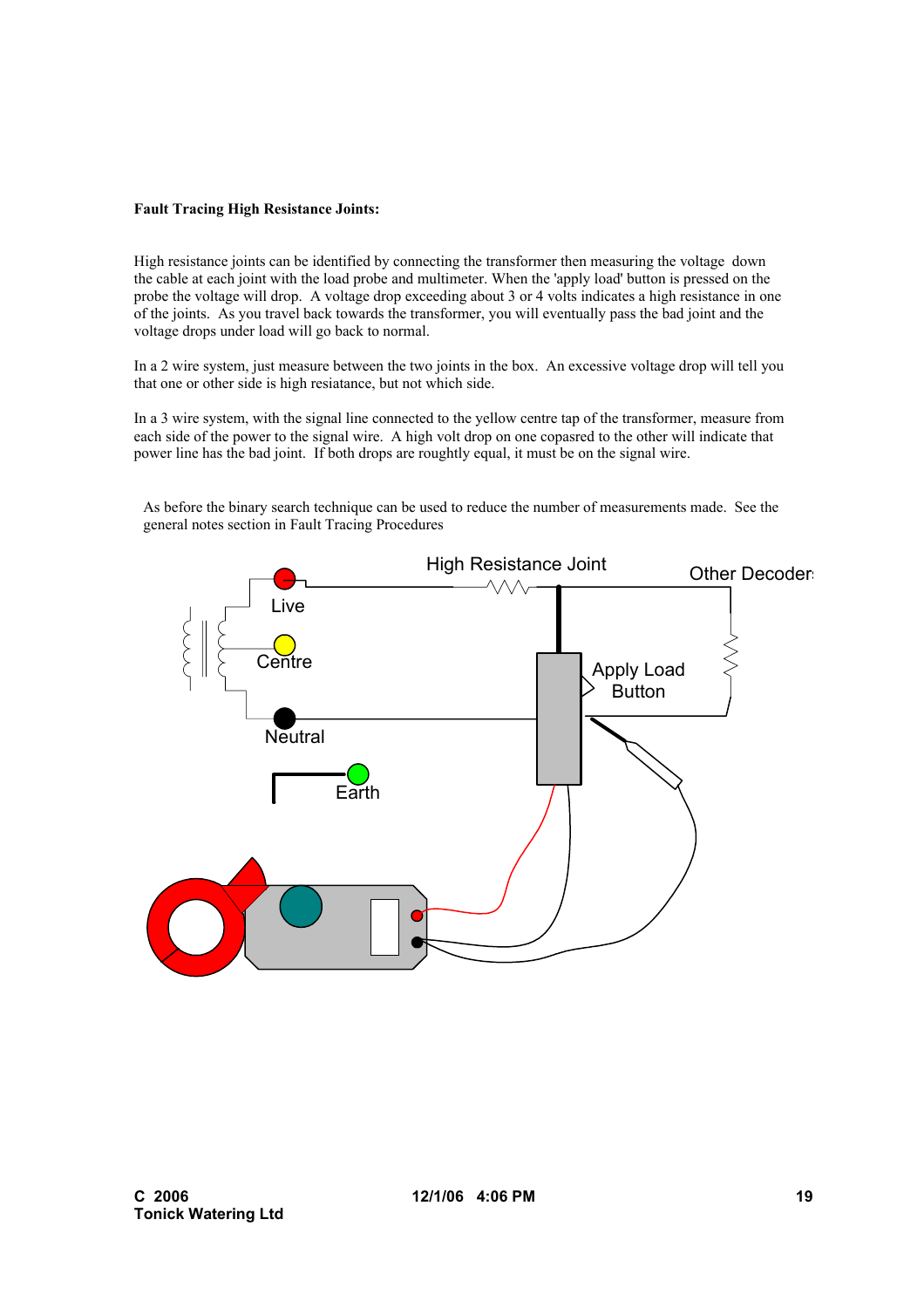# **Fault Tracing Open Circuits.**

Open circuits are just an extreme case of high resistance joints! The techniques in the previous section apply. As before the binary search technique can be used to reduce the number of measurements made. See the general notes section in Fault Tracing Procedures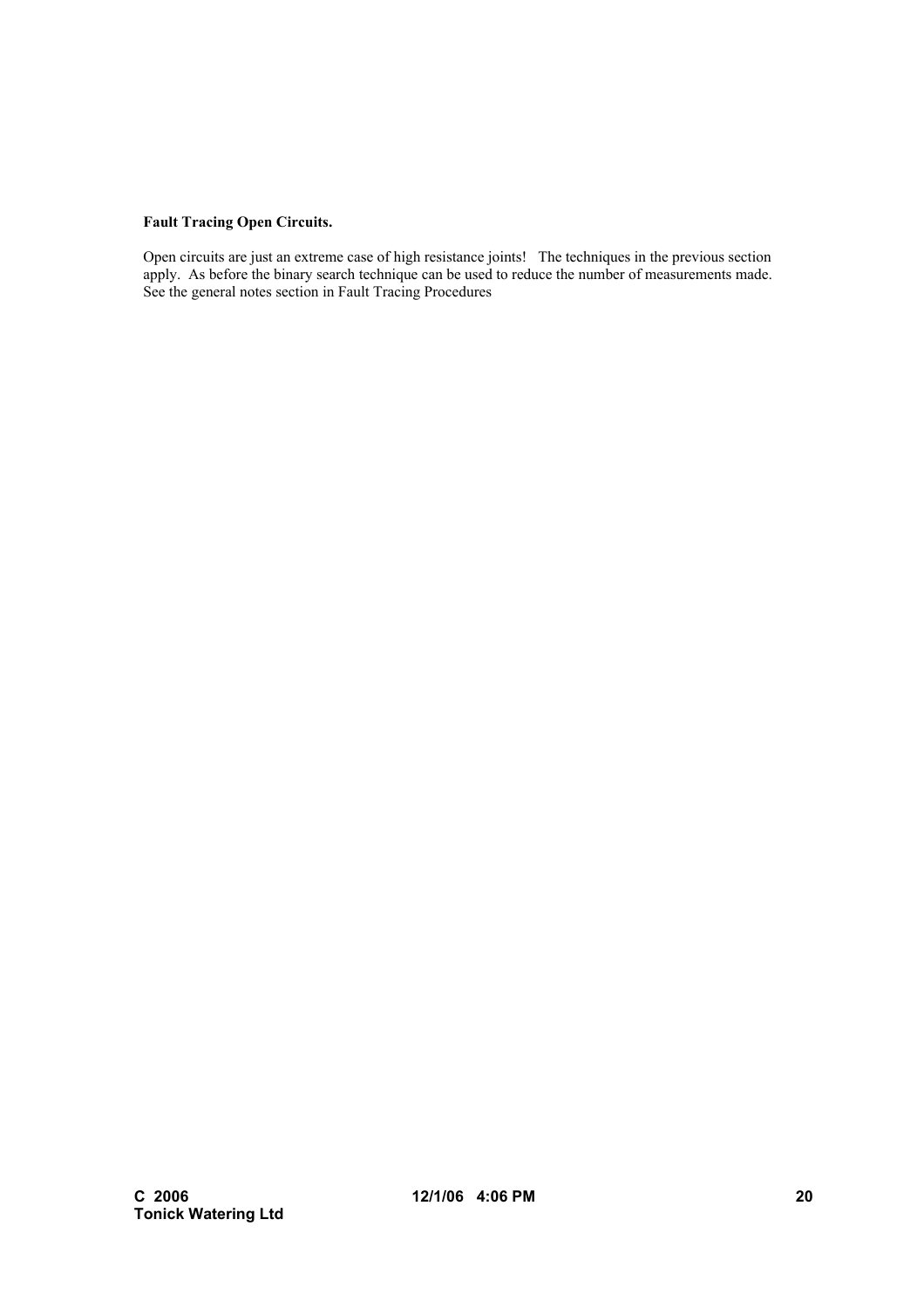## **Fault Tracing Leakage to Earth.**

**Earth leakage must be repaired first** as it can interfere with the diagnosis of other faults.

In the diagram below point X represents a leakage point to earth through some value of resistance R2. R1 is representative of a quantity of decoders. Current flows 'out' of the transformer through C and splits at X to flow 'back' through A and C. The resistors R1 and R2 are effectively in parallel and see almost all the transformers voltage. The clamp meter will read the difference between the currents in A and C which is equal to that flowing in B.

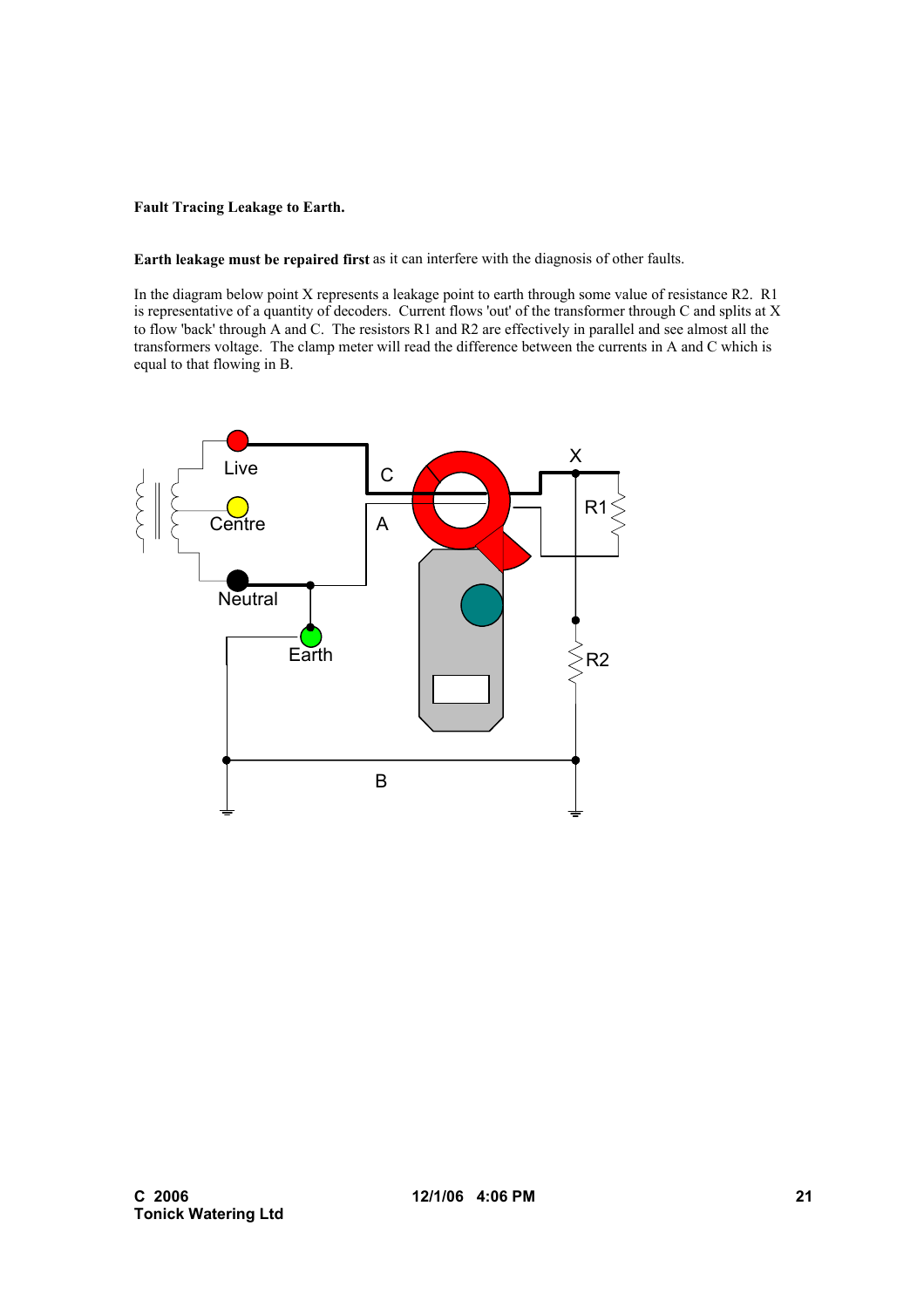Contrast the previous diagram with that below. In this case the transformer is earthed on the same side as the leakage fault X. R2 instead of seeing the whole transformer voltage now only sees a small volt drop along the cable C. Therefore the current flowing in R2 is small and so the clamp meter reads almost zero.



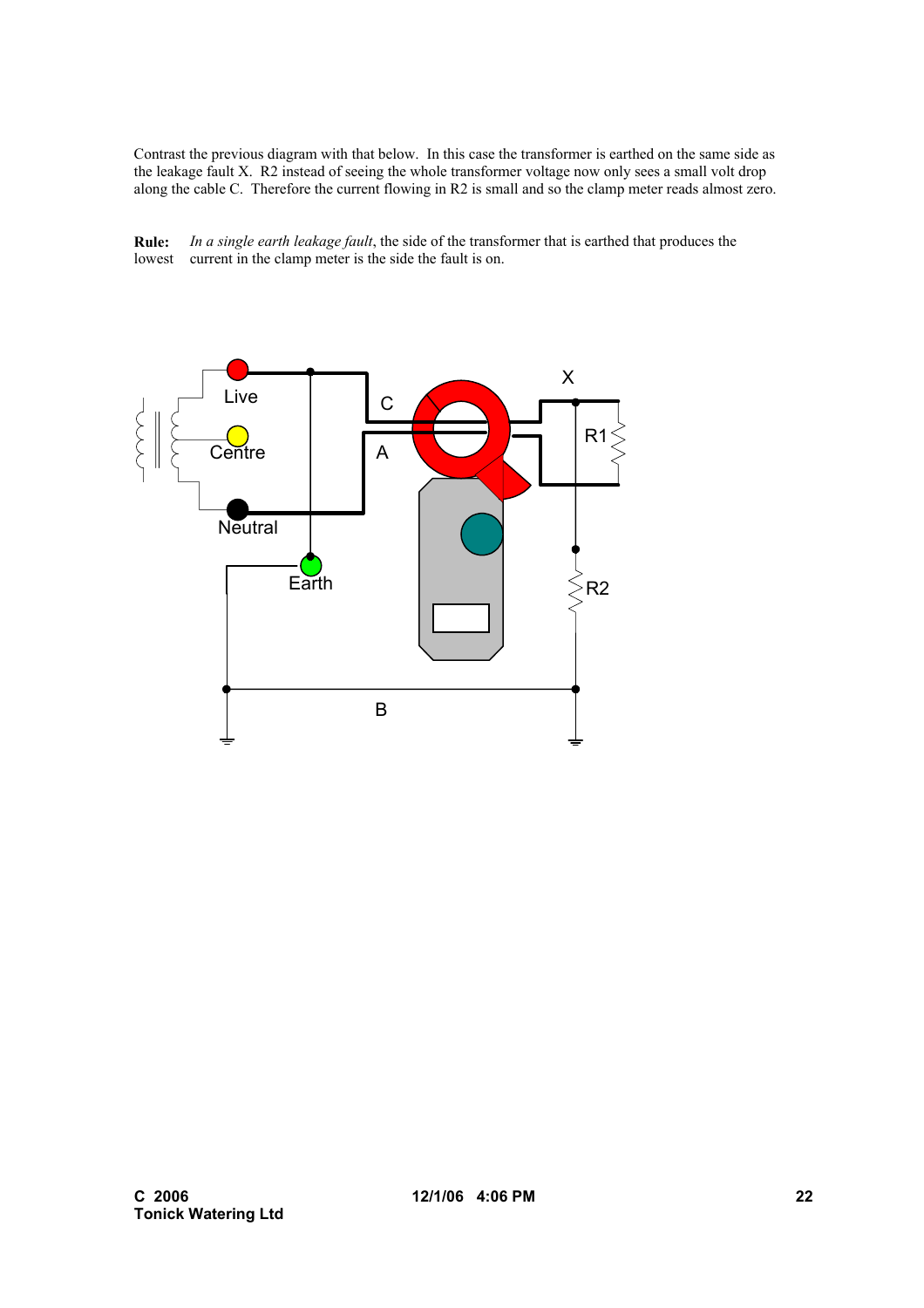#### **To locate the leakage point(s)**.

Place the clamp meter over whole whole grey cable. Connect the green earth link to the terminal on the transformer that produces the greatest reading on AC mA. Go out on the course placing the clamp meter round the whole main cable. When the leakage reading drops significantly you are past the leakage fault, i.e. it is between you and the controller.

The binary search technique can be used to minimise the number of measurements made to pinpoint the fault.

In the diagram below the clamp meter will read much lower when past the greyed box.



#### **PHANTOM EARTH LEAKAGE** (broken loops).

When placed over the whole field cable, the current clamp will measure the current imbalance among the conductors, that is a non zero current. This is caused by some current flowing through the ground back to the transformer (one side of which will be deliberately earthed). However, another reason is cable loops.

Field cables are sometimes looped and connected back to themselves to lower their resistance, which means less voltage drop when solenoids are on. Like a mains wiring 'ring main' the currents for the decoder/solenoid can flow in both sides of the loop. If however one wire in one side of the loop is broken or has a high resistance joint, the current in it will favour the good side of the loop. We then have a situation where the total currents when measured in a cable are not equal and opposite. This will show up as a phantom leakage current which can be quite large.

#### The **symptoms** are as follows:

The 'leakage current' stays substantially the same if the earth connection is removed from the transformer. The 'leakage current is ususally larger than the one measured at the transformer usind step 5 in 'Basic Wiring Checkout'.

#### **Resolving** the problem:

Break the loop (or loops). After breaking, the good half will have nearly full volts on it, the bad substantially less. If in doubt use the load probe.

Any other tests are best done with loop(s) broken as binary search doesn't work on loops. When finally rejoining the loop(s), check the resistance and loaded voltage with the load probe.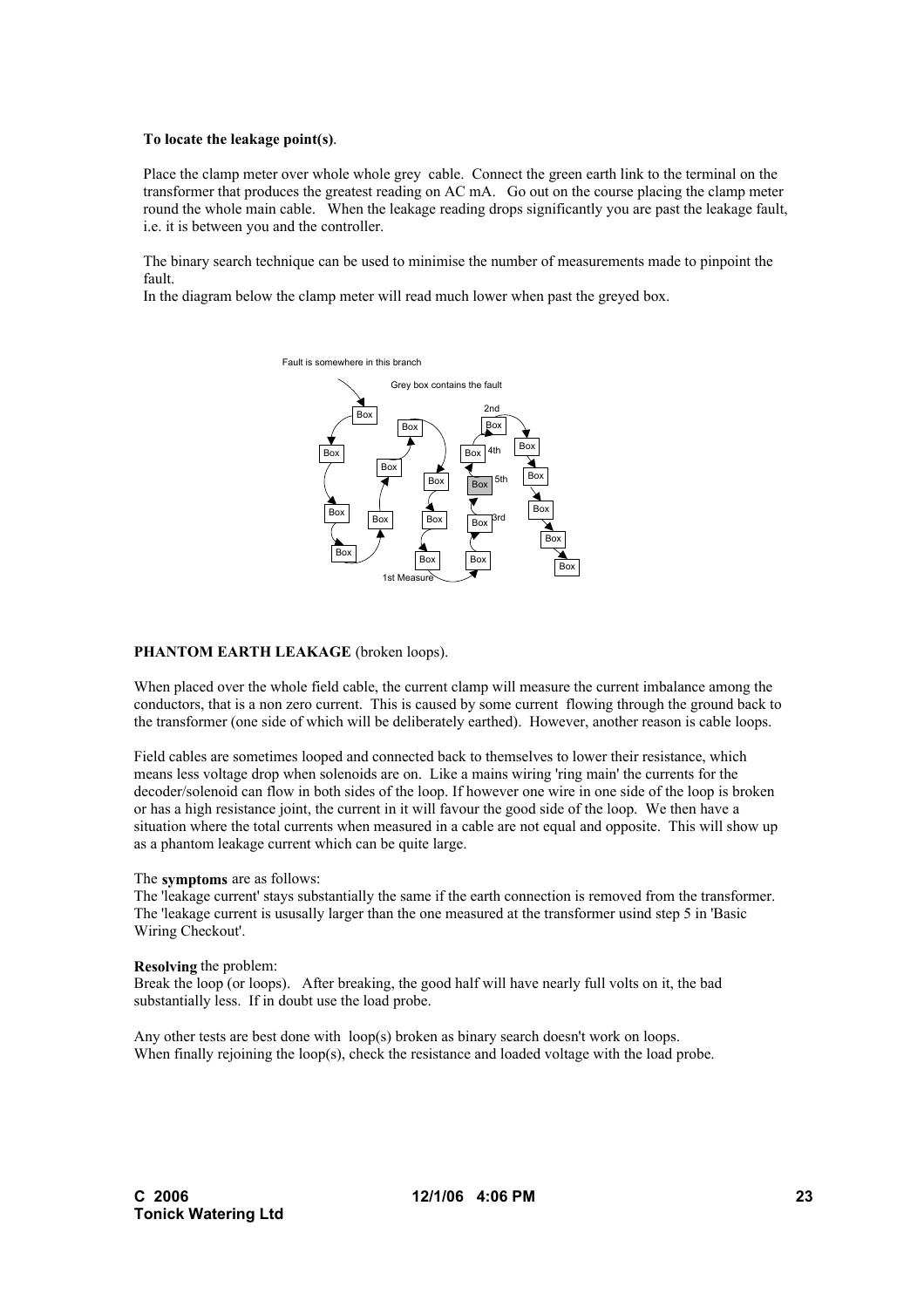### **Fault Tracing Decoders.**

Failed decoders that are taking a higher than normal standby (quiescent) current can be isolated using the current clamp multimeter, or detecting warmth with the fingers or lips. The Tonick YF-8060 multimeter can easily measure to one half a milliamp ( 1/2 mA) and can be used to check a decoder's standby current which is often a reliable indication of its goodness. (A table of typical decoder standby currents is given in the Basic Wiring Checkout Section.)

Other than a high standby current, the best way to detect station failure is with the controller. The suspect decoder can then be cut out and tested using the appropriate Tonick decoder tester.

Two particular points:

Watermation TW2 decoders if cross wired (i.e. red to neutral, black to live) will always turn on irrespective of the controller station number being transmitted.

Tonick TW/WR decoders compatible with Primetime, Wright Rain and Robydome will fail to respond to controller signals if there is more than about 2V AC difference between yellow and the two browns. e.g. if yellow to one brown is 12V AC and yellow to the other brown is 10V AC, the Tonick decoder will not respond. This effect is caused by high reistance joints. The original decoders are more tolerant of this condition than the Tonick so may still function. Sadly however, high resistance joints just get progressively worse, so all types of decoders will eventually cease to function .

## **Circumventing 'Solenoid Permanently On' Error Messages.**

Some controllers will not function in diagnostic or normal irrigation with what they believe is a permanently on solenoid. Their perception of this situation is the measurement of a lag in the AC current compared to the AC voltage. For further details see the Solenoid Failure section in Types of Faults. If in fact a solenoid is actually on, running the pump and looking for the water is an effective way of pinpointing the problem. However decoders can occasionally fail in a way that fools the controller into thinking a solenoid is on even though a real one is not.

The secret to circumvent this impasse is to connect a suitable capacitor across the field wiring (at the controller will do). Capacitors are an electrical component that behave almost in the opposite way to coils. They have the property that the AC current leads the AC voltage rather than lags it like coils. If a correct value capacitor is placed in parallel with a coil, the current (although altered in magnitude), is swung back to look like a plain resistance and the controller is happy again! (This little trick is called power factor correction and has been around for years.) Tonick make a little module with crocodile clips which will do the correction. Once the module is fitted, the controller can be used in the normal way to detect station failure. One of these will be the failed decoder that is causing the original problem. Don't forget to remove the capacitor after replacing the decoder!

#### **Decoder Tester.**

Should an individual decoder be suspected of malfunction, it can be cut out and tested on the Tonick 2 or 3 wire decoder tester. Using either mains or vehicle battery power, the tester will cycle through all possible decoder station numbers looking for a response. If found, the tester will display that number and a green pass light. If no response a red fail light will illuminate. The setting of switches on the older decoders can be checked for water damage or vandalism without trying to laboriously interpret them. The tester can also be used to encode a station number into a replacement Tonick decoder.

With the decoder disconnected, the resistance of the solenoid coil can be checked using the multimeter.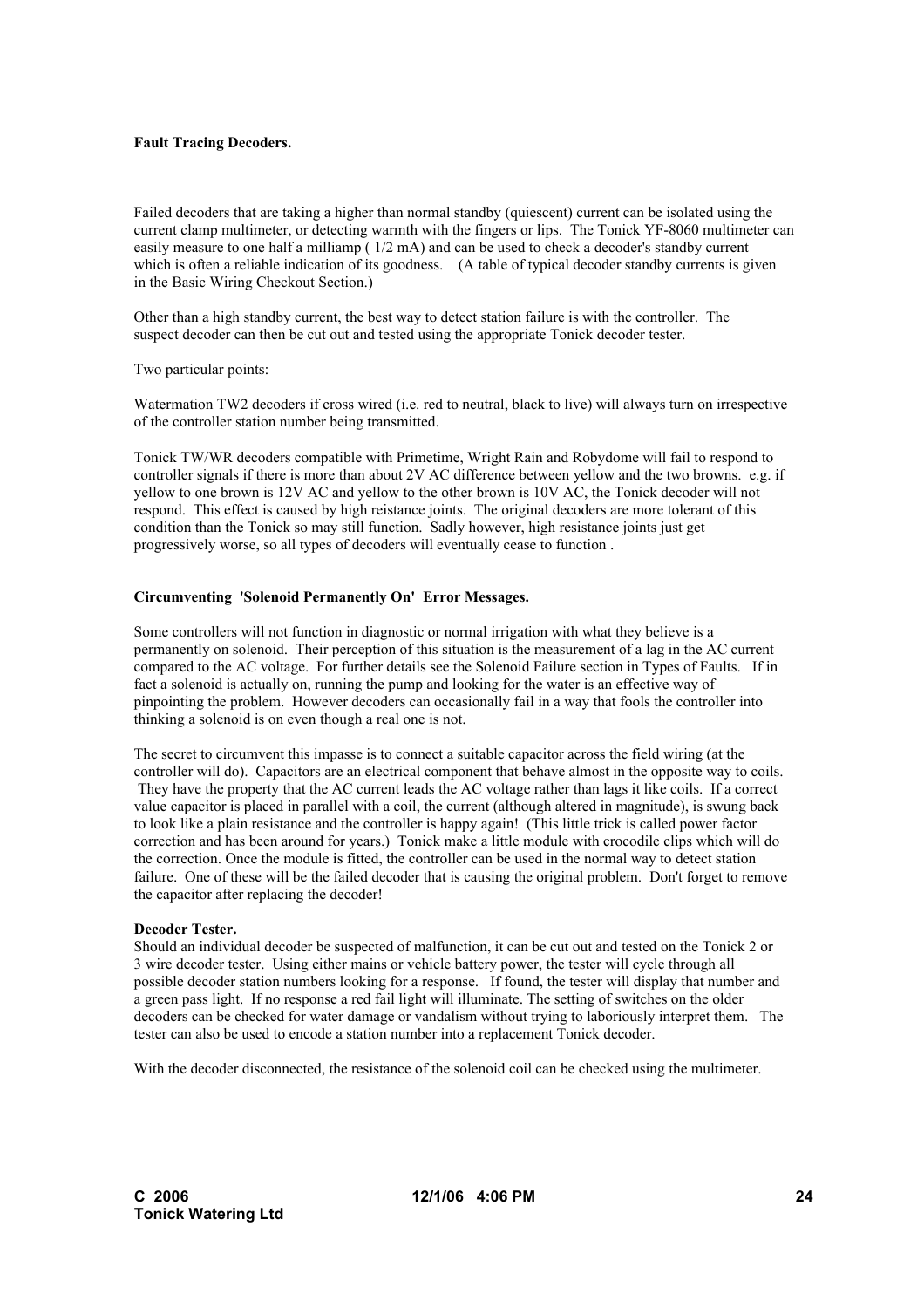### **Fault Tracing Solenoids.**

As said previously, a failed solenoid is indistinguishable from a failed decoder as far as the controller is concerned.

With the controller set to energise the solenoid (diagnostics or manual, as appropriate) it is sometimes possible to probe the voltage output connections of the decoder with a voltmeter. If the 24-30V AC is measured, it is most likely an open circuit coil.

A short circuit coil, although rare, will cause an excessive current to flow *only when the decoder is activated*. The best way to isolate this problem is to place the current clamp meter over one of the field wiring power conductors at the controller and observe the current as each decoder is turned on.

**M i** G **i**  $\alpha$  **with**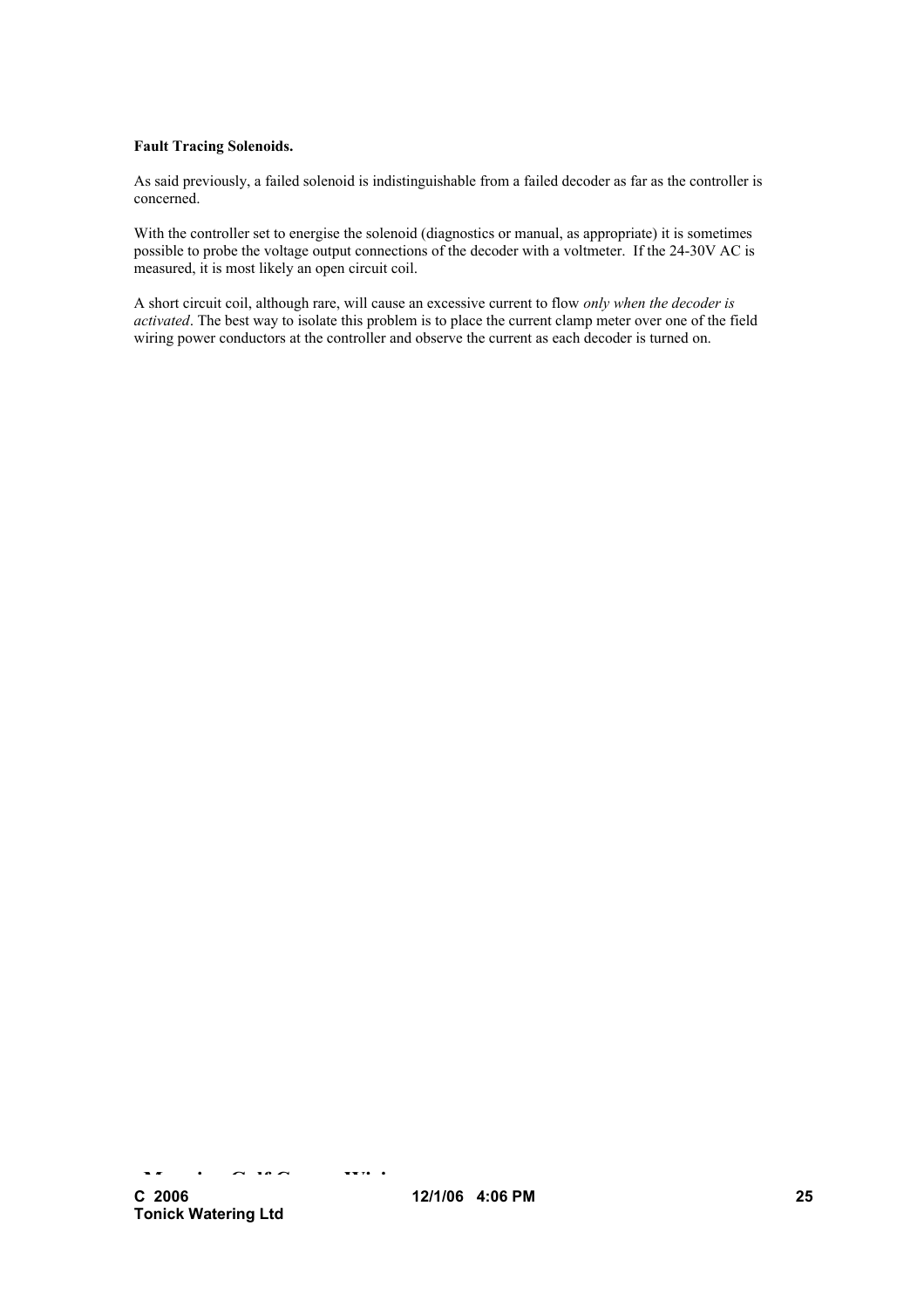## **Mapping Golf Course Wiring.**

The transformer and clamp meter can be used most successfully to map out the sequence that boxes are wired. This is most useful where the wiring information is lost or forgotten. Although the actual path of the wires between boxes cannot be mapped using this technique, the order in which boxes are connected can be of great assistance in general faultfinding.

### **Procedure:**

Connect the transformer red terminal to the live field power wire, the black to the neutral and the yellow to the signal (in 3 wire systems). Place the transformer's green jumper lead into the yellow terminal and one of the green terminals (earthed centre tap).

Visit each box in turn. Mark it's approximate geographical position on a sketch map. Write down the following information next to each box on the sketch.

Note the current in each live wire. Place the clamp meter round just that wire. Try and be consistent in the way you put the clamp around the wire (see page 10).

Note the leakage in each of the main cables. Remember the leakage is measured by placing the clamp meter around the whole main cable.

Go back to the mess and make a nice cup of tea! Copy the sketch map onto one sheet of paper with each of the boxes looking something like this:



From your field sketches fill in the currents measured and decoder numbers. Obviously only draw in the number of main cables you find in each box.

**12/1/06 4:06 PM 26**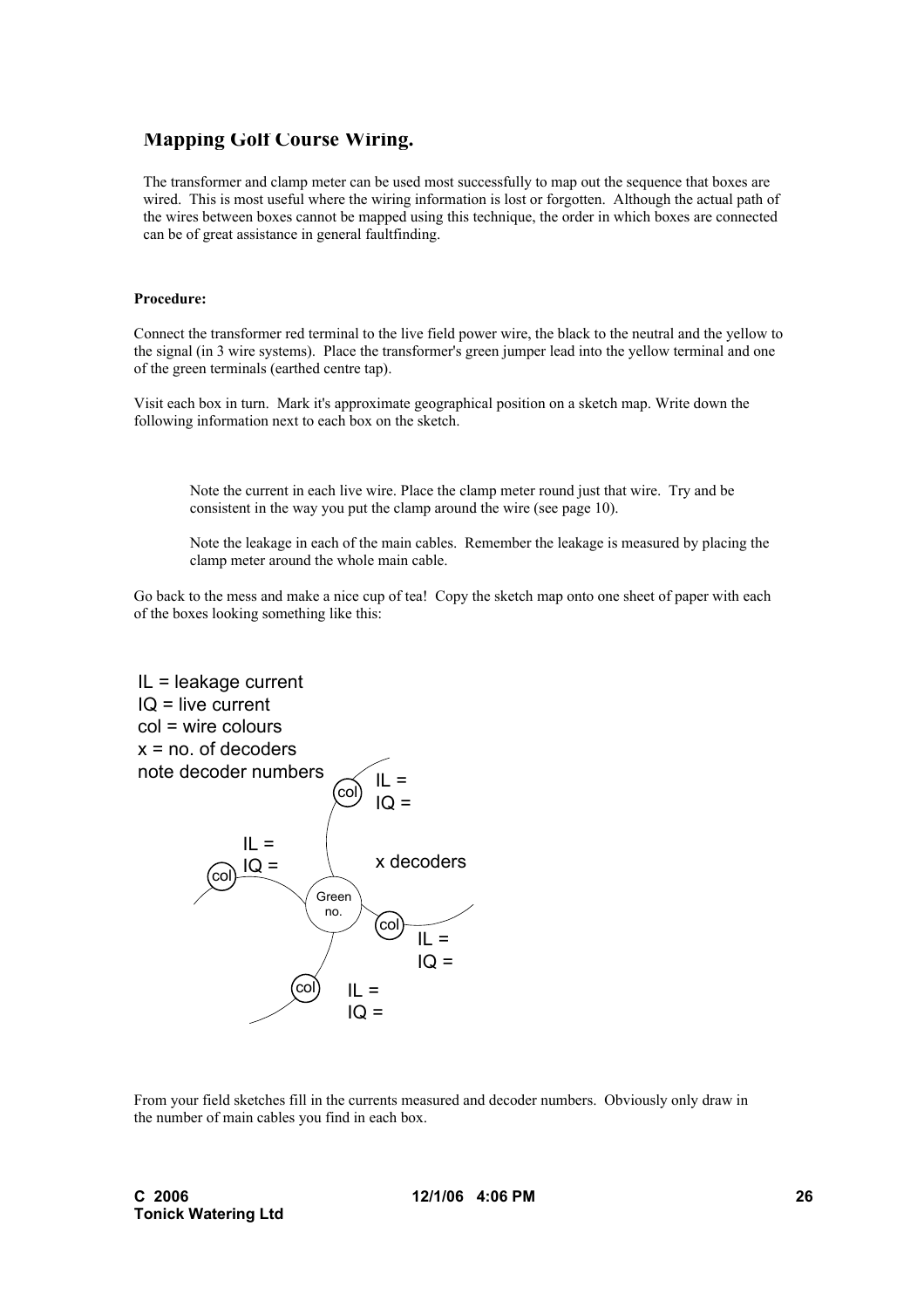

In this example 'b/r' is a black/red pair with no sheath; 'yel' has a yellow sheath.

From the table of decoder standby currents we know that the decoders on this course take roughly 15mA each.

The incoming cable (C) is the one with the highest IQ. The cables (A, B) with 15 or 16 mA must power only one decoder and are therefor spurs, probably to a Tee or Approach. The cable (D) with 240mA on it is the main outgoing field cable. It probably has around  $240 / 15 = 16$  decoders further on down it.

Draw arrow heads on the wires to remind yourself which way they go.



**12/1/06 4:06 PM 27**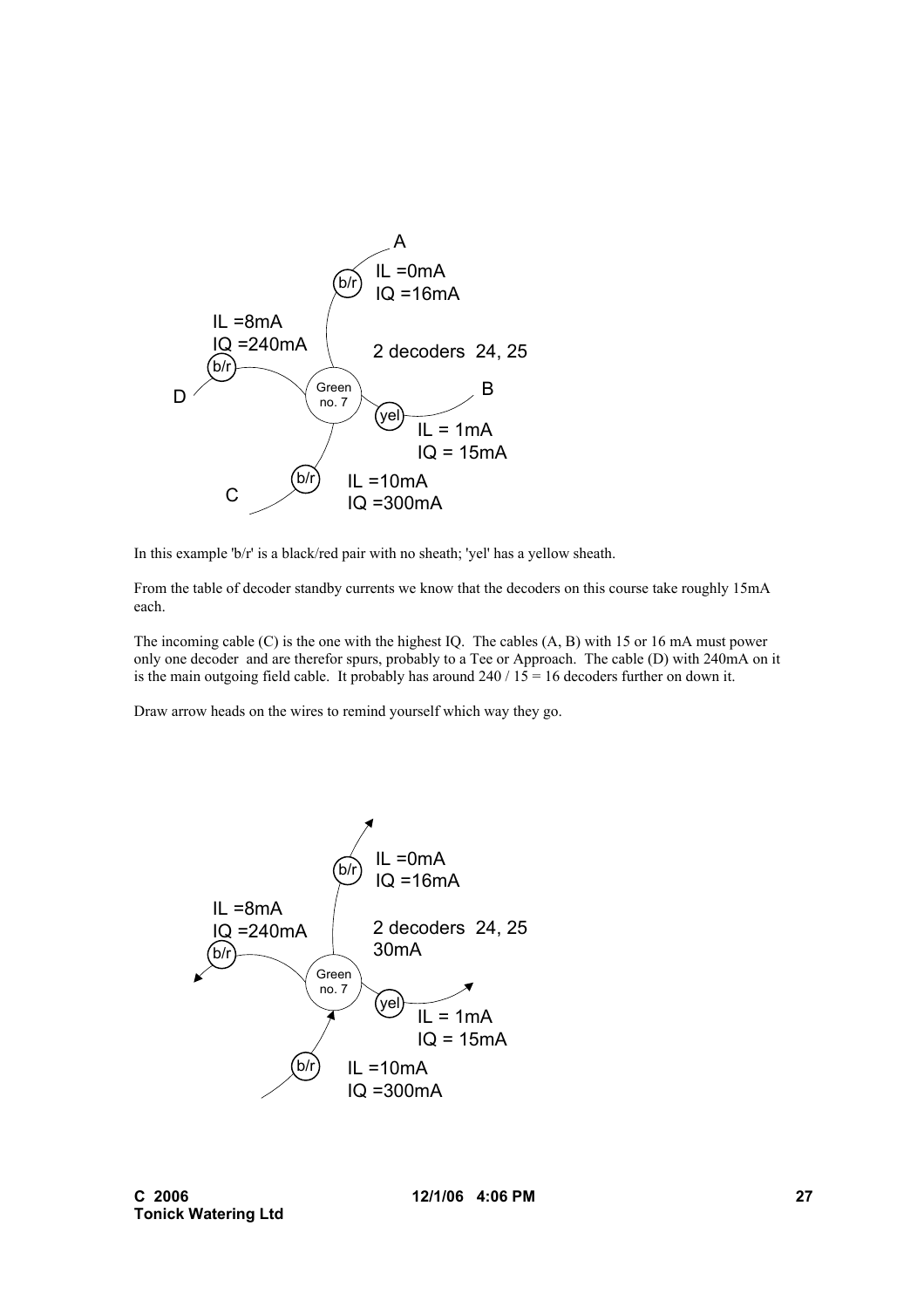Having filled in the detail it is now necessary to join the boxes in the diagram. In the above example you would be looking for another box not too far away that has an incoming main feed of approximately 240mA and a leakage of about 8mA. Thus most of the boxes can be joined quite easily in an order of descending IQ.

The only slight problem is when there are buried or lost cable joins. In this case, there will not be a box with an incoming IQ of 240mA but something less. The amount will however be a rough multiple of (in this case) 15mA. Say it was 195mA. The difference is 240 - 195 = 45mA.  $45 / 15 = 3$ . So there is probably a buried spur between the 240mA and 195mA boxes which has around 3 decoders on it.

Using this kind of thinking it is possible to identify the cabling order on most, if not all of the boxes. Obviously keeping this kind of information safely for the next visit makes faultfinding 'a breeze' next time!

On the following page is a reproduction of a field map drawn on a golf course. The picture illustrates the information recorded as described in this section. Note that the currents do not always add up exactly and that decoder standby currents do vary.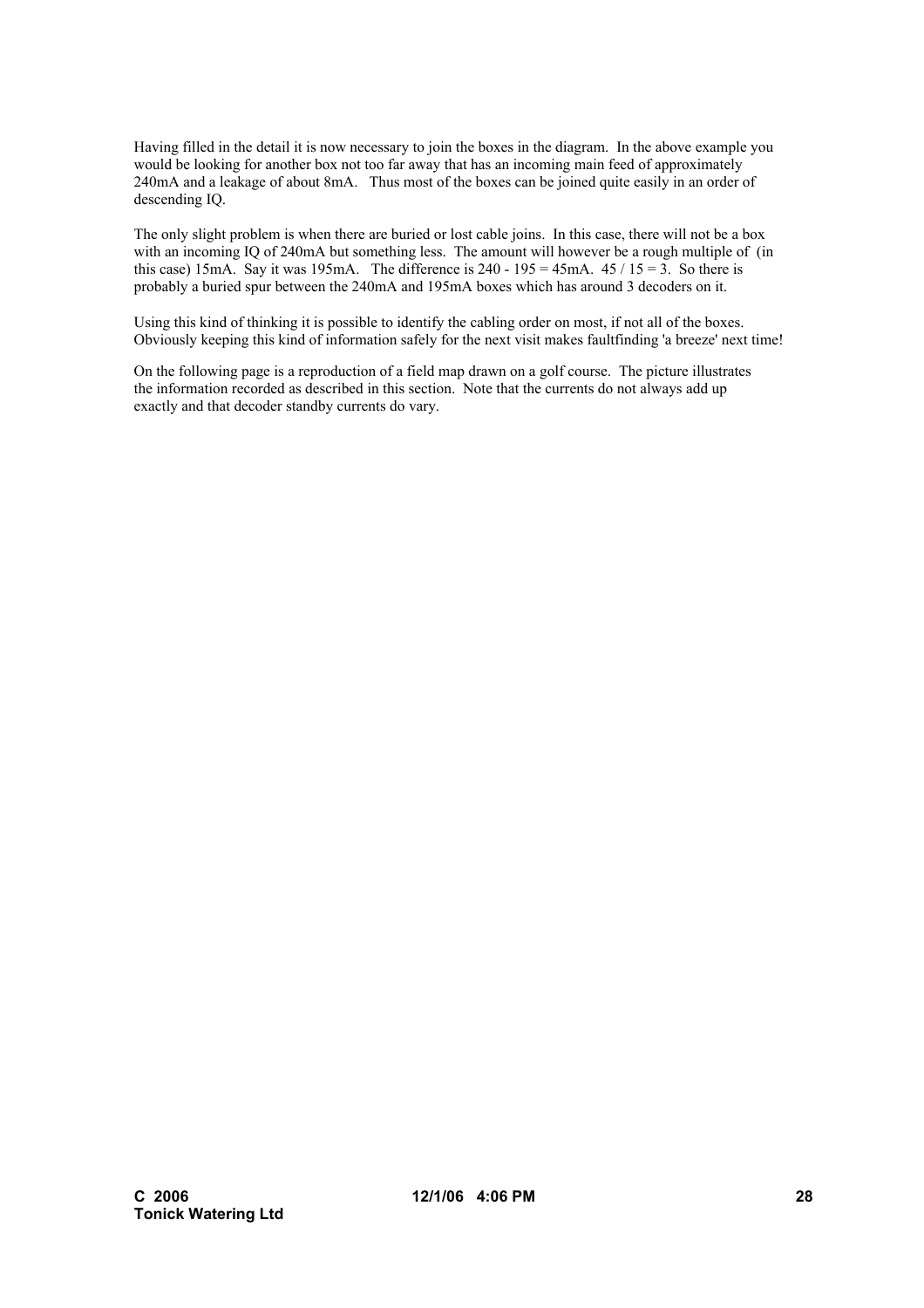